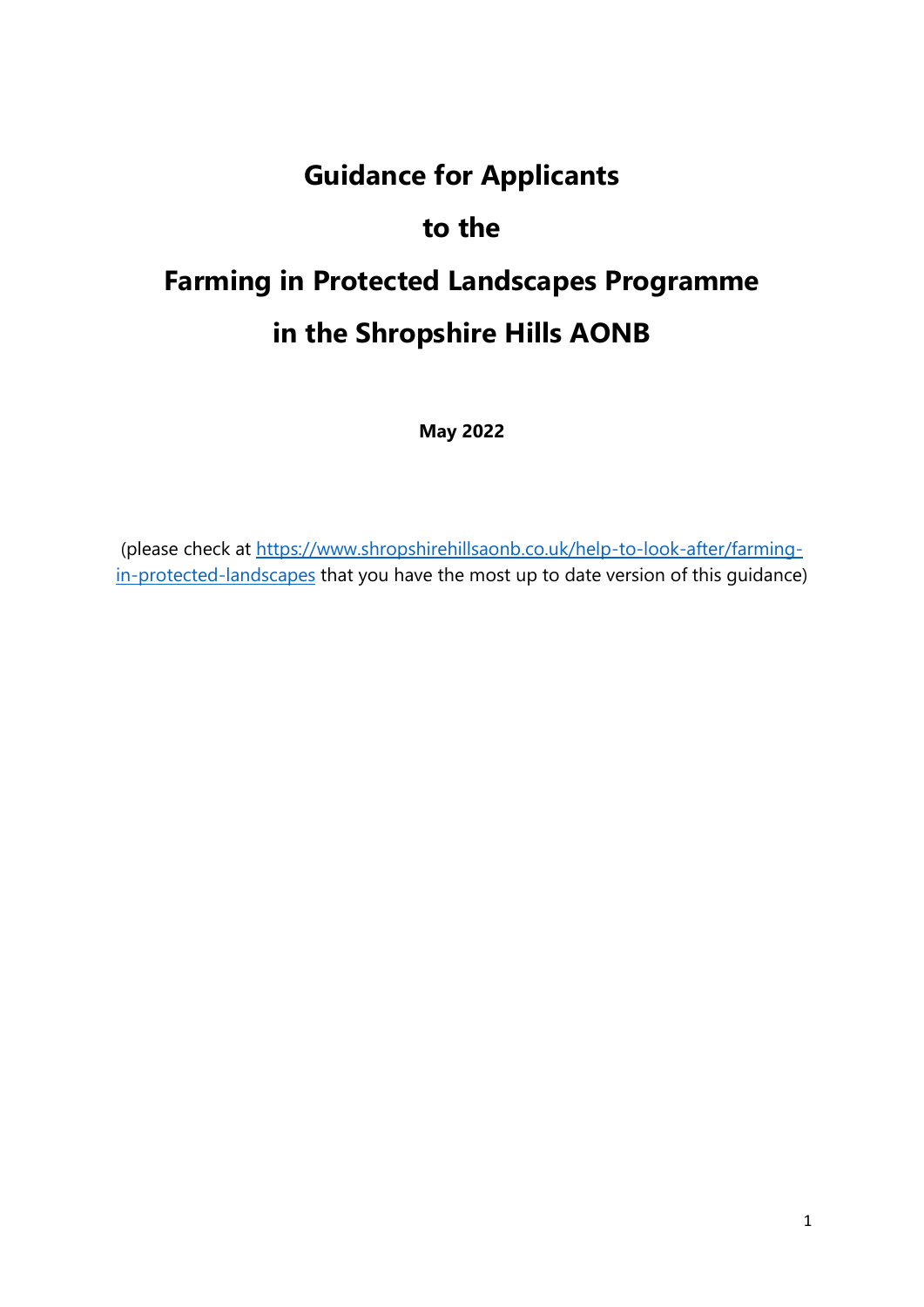## **Guidance for Applicants to the Farming in Protected Landscapes Programme**

#### **An introduction to the Farming in Protected Landscapes Programme**

The Farming in Protected Landscapes (FiPL) programme has been created by Defra and it forms part of the Government's Agricultural Transition Plan.

It provides funds to allow farmers and land managers to work with Protected Landscape organisations (National Park Authorities and Areas of Outstanding Natural Beauty teams) to provide benefits for nature, climate, people and places. The programme will run until 31 March 2024.

#### **A more detailed overview of the programme**

Our Protected Landscapes (PLs) – our National Parks and Areas of Outstanding Natural Beauty (AONBs) - are special and unique and need to be managed, enhanced and protected while also supporting the farmers<sup>1</sup> and communities who work within them and the wider local economy.

The Farming in Protected Landscapes programme, which operates in England, provides additional investment in these places to allow farmers to work in partnership with Protected Landscape bodies to deliver bigger and better outcomes for the environment, for people and for the place.

Protected Landscapes can make an important contribution to:

- **Climate** delivering net zero with nature and nature-based solutions to help communities adapt to the unavoidable effects of climate change;
- **Nature** playing a leading role in the delivery of the Nature Recovery Network and achieving the PMs commitment to protect 30% of land by 2030;
- **People** providing a natural health service that will improve the nation's public health and wellbeing through increased access to nature across all parts of society, as part of our green recovery;
- **Place** creating centres of excellence and green innovation that are flourishing places to live and work, each with a strong identity and cultural heritage, and high recognition as attractive visitor destinations

As part of the Agricultural Transition Plan, the government has committed to help farmers and land managers deliver against these four areas, in a holistic way - in order to meet the requirements of individual Protected Landscapes, helping strengthen their special importance and enhance their environments and accessibility.

<sup>&</sup>lt;sup>1</sup> 'Farmers' - refers to both farmers and other land managers in the private, public and charity sectors.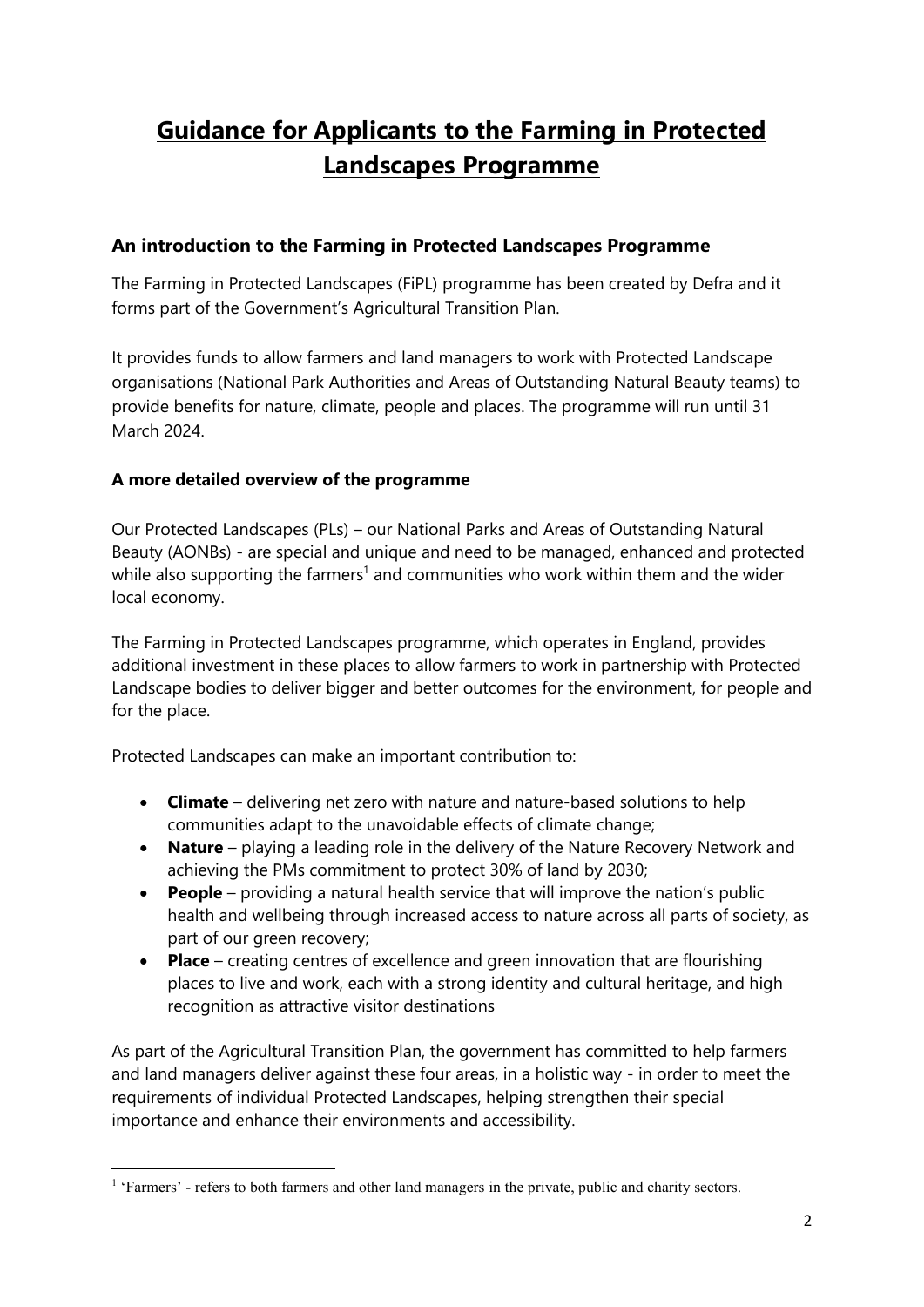The programme will be delivered by farmers, working in partnership with Protected Landscape teams **–** Protected Landscape teams and farmers living and working in these areas know the opportunities and challenges facing their landscapes and communities the best. This is an opportunity for Protected Landscapes, farmers, and others within these areas to work better together, leading work at an individual landscape level, building on existing relationships.

The programme is project based and takes a bottom-up approach **-** this means that funding will support individual projects proposed by farmers, and approved by Local Assessment Panels, which will support Protected Landscapes' local priorities.

This is a time limited programme (2021-2024) to provide additional investment in our most special places - it will work alongside – not in competition with - existing schemes and add value where it is most needed. Over the longer term, Defra would envision the Sustainable Farming Incentive, the Local Nature Recovery scheme and the Landscape Recovery scheme playing a specific part across these landscapes, with farmers who lead on Farming in Protected Landscape projects taking part in one of these schemes.

#### **When to apply**

The programme runs until 31 March 2024, and no FiPL funding or claims can continue beyond this date.

You can submit your application to the programme at any time, but as funding is limited and the programme is competitive, early applications are encouraged. You should talk to your Protected Landscape team in the first instance.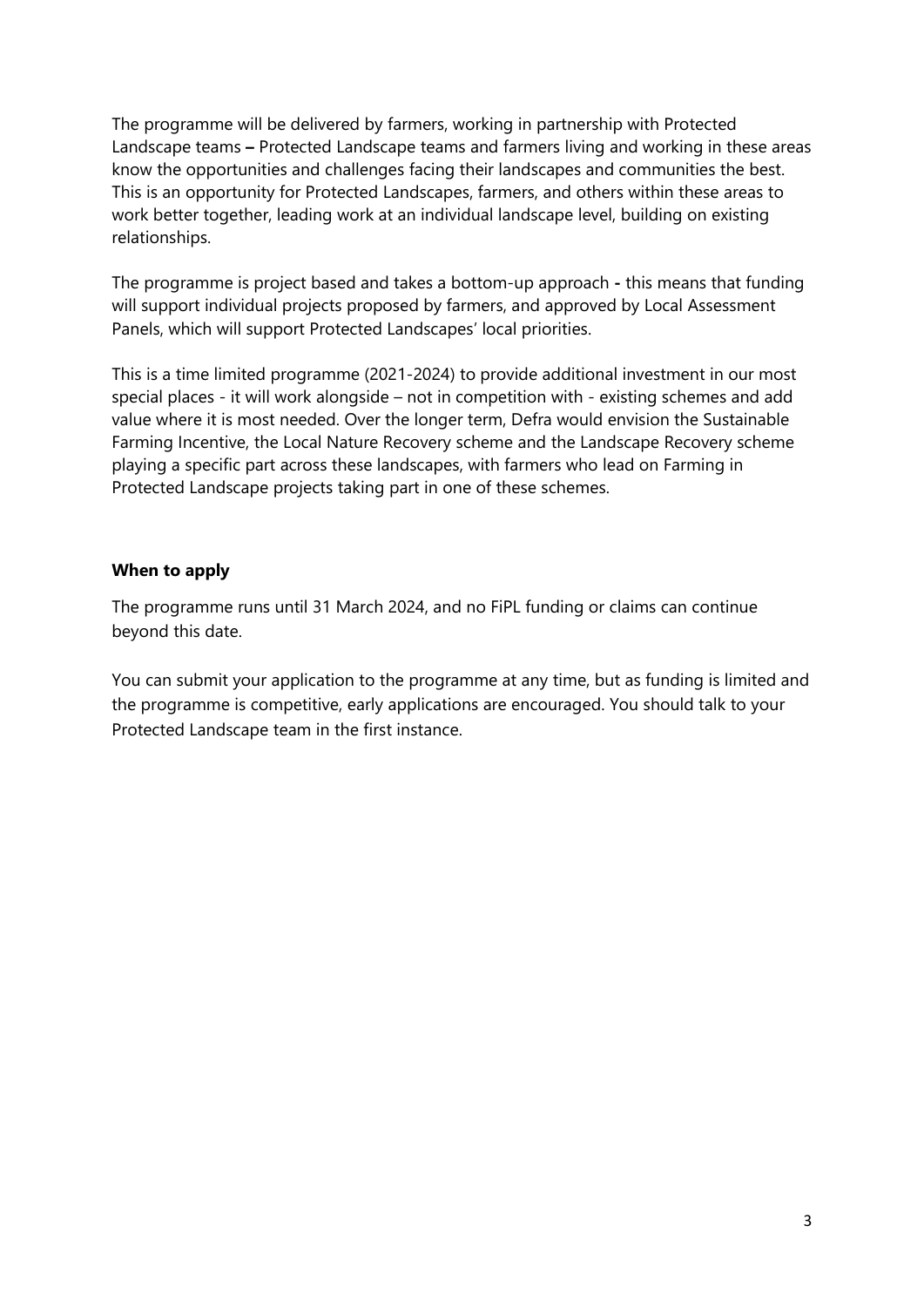## **Before you begin your application**

You should ensure you understand the guidance related to each section of the application before completing your application.

Before you apply for your project, you must make sure that you will be able to obtain all the consents and permissions required.

You are responsible for arranging all relevant consents, permissions, exemptions and written advice needed for your application. You will not be offered an agreement without all the necessary consents and permissions being in place.

To make sure you submit a valid application:

- identify the consents and permissions you need as soon as you start your application. This will depend on any designations attached to the land included in the application and on the activities and items that you are applying for in your application. You can speak to your Protected Landscape FiPL officer for advice on this.
- contact relevant organisations for advice and consents, where required
- be able to provide your Protected Landscape with the evidence needed to support your application.

You may be unaware of some of the consents and permissions you need until after you have received advice. You should talk to your Protected Landscape FiPL officer about the relevant organisations to contact for advice and to gain consent or permission.

Before beginning your application, you should also understand the application process for the programme.

You can find the application form on the website of your local AONB or National Park.

Before you apply

- 1. Speak to our Farming in Protected Landscapes Adviser, Alison Jones, for advice on the programme including to discuss your ideas, the payment rates and intervention rates for your project. Alison is contactable by email [alison.m.jones@shropshire.gov.uk](mailto:alison.m.jones@shropshire.gov.uk) or telephone 01743 254745.
- 2. Check that you are eligible to apply.
- 3. Read the application questions, guidance and application checklist. Make sure you answer all the questions.
- 4. Have your supporting documents ready to submit with the application form.

How you apply

• Email your completed application form and supporting documents to [shropshirehillsaonb@shropshire.gov.uk.](mailto:shropshirehillsaonb@shropshire.gov.uk) Electronic applications are preferred. If you cannot make a submission by email please contact your Farming in Protected Landscapes Advisor to discuss alternatives.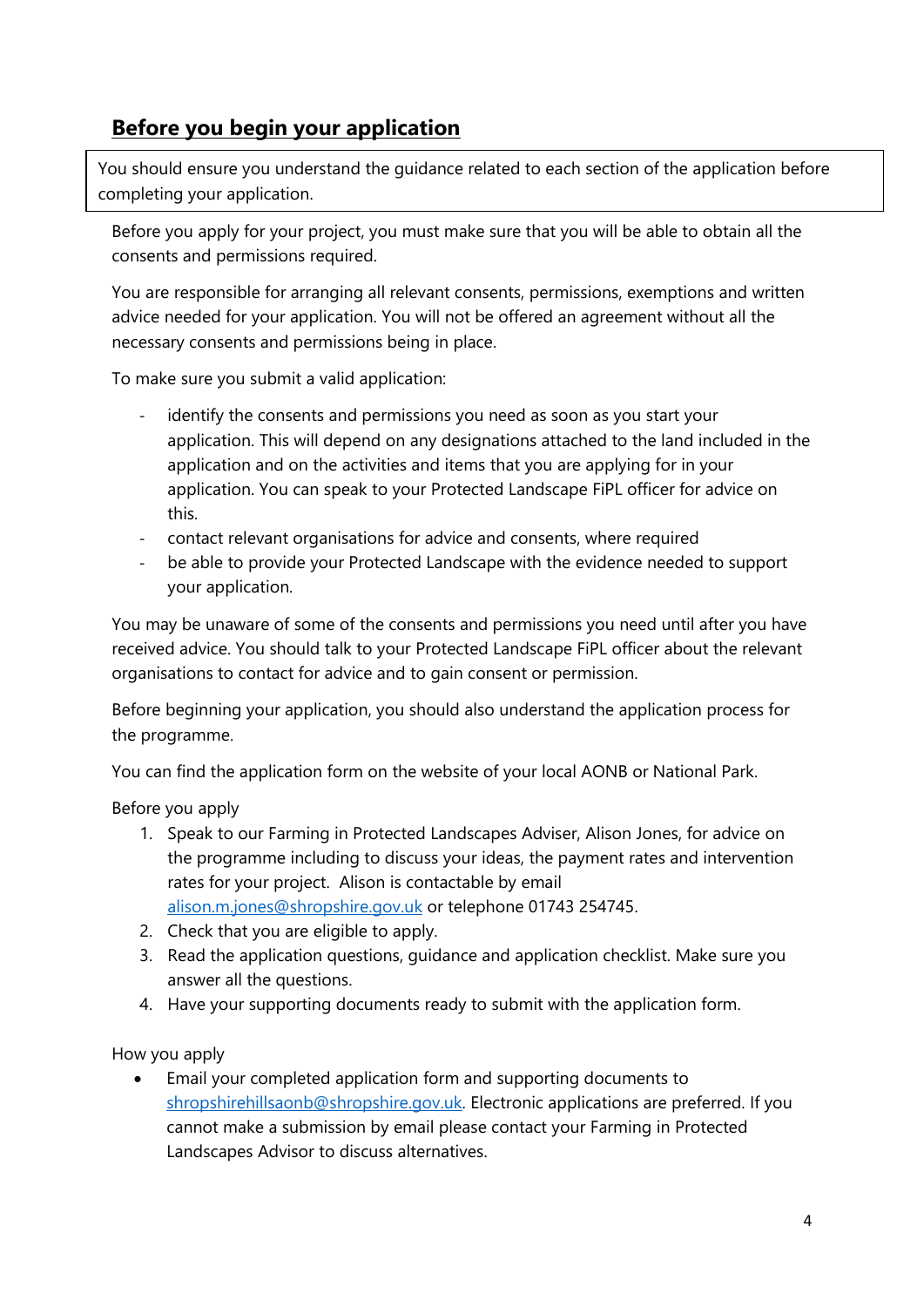Once you have applied

• You should expect to hear back from your Protected Landscape team within five days for an acknowledgement that your application has been received, and within a maximum of eight weeks to hear about the success or otherwise of your application, or about further information that may be required. Assessment panels are held a maximum of 8 weeks apart (so if you just miss one you may have to wait until the next one). Contact your Farming in Protected Landscapes Adviser if you are concerned that you have not heard about your application.

#### **The assessment process**

| For projects with a total fund request of                                                                                                                                                                                                                              | For projects with a total fund request of                                                                                                                                                                                                                                                                                                                                                                                                                                                                  |
|------------------------------------------------------------------------------------------------------------------------------------------------------------------------------------------------------------------------------------------------------------------------|------------------------------------------------------------------------------------------------------------------------------------------------------------------------------------------------------------------------------------------------------------------------------------------------------------------------------------------------------------------------------------------------------------------------------------------------------------------------------------------------------------|
| over £5,000                                                                                                                                                                                                                                                            | under £5,000                                                                                                                                                                                                                                                                                                                                                                                                                                                                                               |
| Your application will be assessed by a Local<br>Assessment Panel made up of experts from<br>across your Protected Landscape, including<br>from the farming and land management<br>community, where you project will be given<br>a score using a common scoring system. | Your application will be assessed by a<br>senior member from your Protected<br>Landscape team who has not been involved<br>in providing advice or guidance to your<br>application. They will assess and score your<br>application using the common scoring<br>system. If you submit more than two<br>applications for fund requests under £5,000<br>over the course of the programme, the third<br>and any further applications will be<br>assessed at the Local Assessment Panel<br>whatever their value. |

The cost of your project will impact on how it is assessed.

All projects will be assessed and scored using a common scoring system. You will be scored against the following categories which will be weighted differently for your final score:

- Project outcomes (40%)
- Value for Money (20%)
- Sustainability / legacy of project (20%)
- Ability to deliver (20%)

The scoring criteria can be found at the end of the guidance document.

There are a number of requirements you must meet for your application to progress and these will be made clear in the application template. Your Protected Landscape will consider whether you meet the essential criteria for the programme (see under 'who can apply'). If you do not meet the essential criteria, your Protected Landscape will not assess your application further.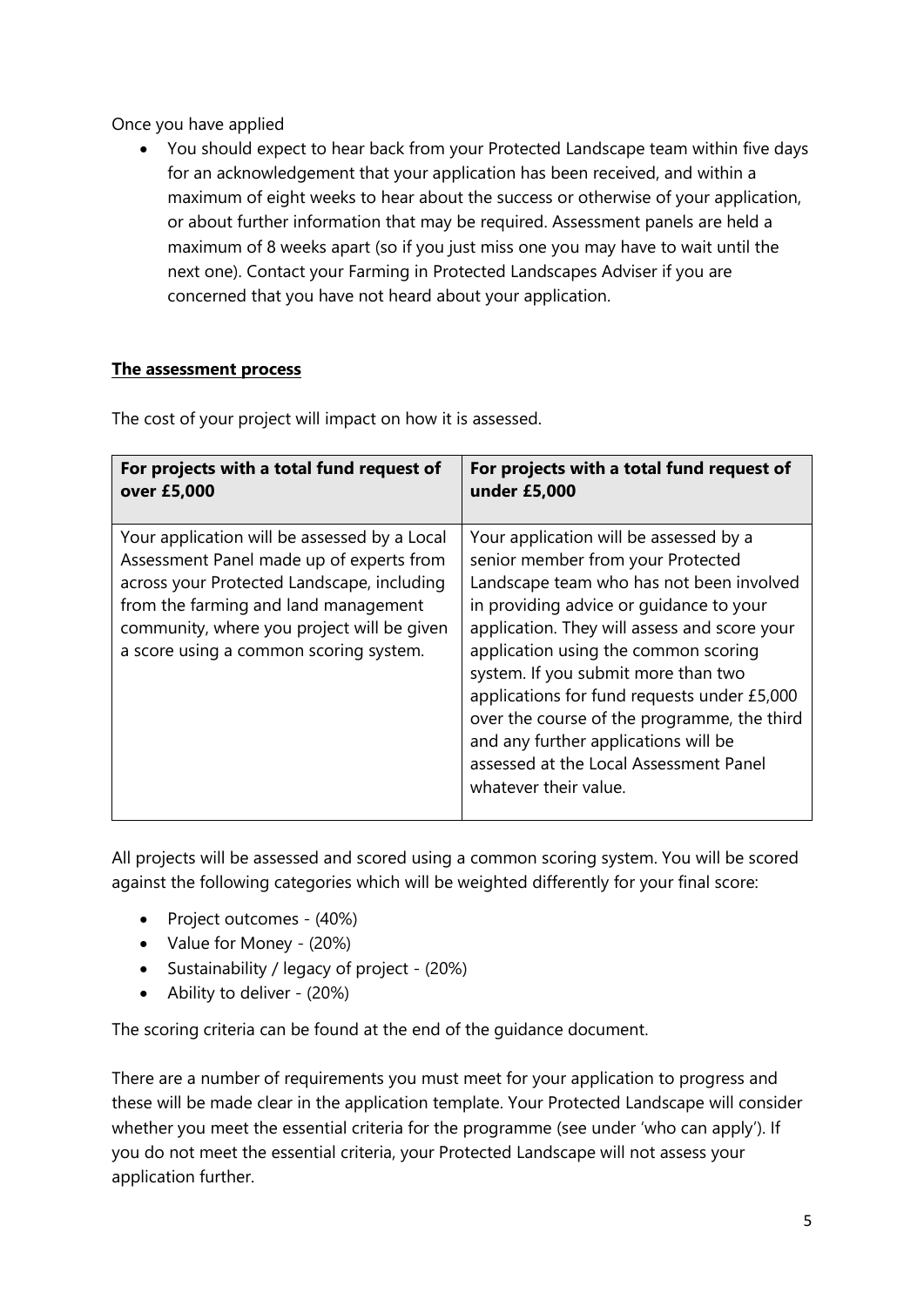## **Completing Section 1: Applicant Details**

*This section will ask you to provide details on who you are and what you do. This is to ensure that you are eligible to apply for FiPL funding.* 

Applications will be accepted from farmers and land managers within an AONB or National Park in England, or the Norfolk Broads. The programme may also support activity on other land where that activity can demonstrate benefit to the Protected Landscape, or the Protected Landscape organisation's objectives or partnership initiatives. Your Protected Landscape FiPL adviser can advise on whether your land / project is eligible.

You can check if your land is within the boundaries of a protected landscape on the MAGIC [mapping](https://magic.defra.gov.uk/MagicMap.aspx) website. Follow these steps:

- 1. select Designations
- 2. select Land-based designations
- 3. select Statutory
- 4. untick all boxes apart from Areas of Outstanding Natural Beauty (England) and National Parks (England).

This programme supports activity on the following areas and features within a protected landscape:

- Farmed or managed areas of arable and other crops, grasslands (temporary and permanent); moorland, woodland and scrub; heathland; in-stream and riparian areas and open waterbodies; land which is or is proposed to be the subject of re-wilding
- Non-farmed areas of a holding, including hardstanding, farmyards, agricultural buildings, historic structures, tracks;
- Protected sites e.g. SSSIs, SACs, SPAs, Ramsar sites or other wildlife rich sites such as wetlands or saltmarsh

Agricultural land is eligible even if it is not actively farmed. The definition of agricultural land is best defined by reference to the Valuation Office Agency definition at the following link: Part 6: part D - agricultural premises - Rating [Manual section 6: valuation practice](https://eur03.safelinks.protection.outlook.com/?url=https%3A%2F%2Fwww.gov.uk%2Fguidance%2Frating-manual-section-6-chhallenges-to-the-rating-list%2Fpart-6-part-d-agricultural-premises&data=04%7C01%7CFiPL%40defra.gov.uk%7C7bb39981523a4c29956f08d997a88596%7C770a245002274c6290c74e38537f1102%7C0%7C0%7C637707572318295220%7CUnknown%7CTWFpbGZsb3d8eyJWIjoiMC4wLjAwMDAiLCJQIjoiV2luMzIiLCJBTiI6Ik1haWwiLCJXVCI6Mn0%3D%7C1000&sdata=oPqMc%2F8OWhDRallQy%2F55LExNVMYeVgaDDYcEslKLswE%3D&reserved=0)

This programme does not support works on domestic property.

You can receive funding through the programme for work in the above places if you:

- Are a farmer or land manager (including individuals, charities and some public bodies)
- Are collaborating with an eligible farmer / land manager (or a group of farmers/land managers) to deliver an eligible project
- Own, or have management control of, all the land affected by the project, or have the formal consent of the person who does.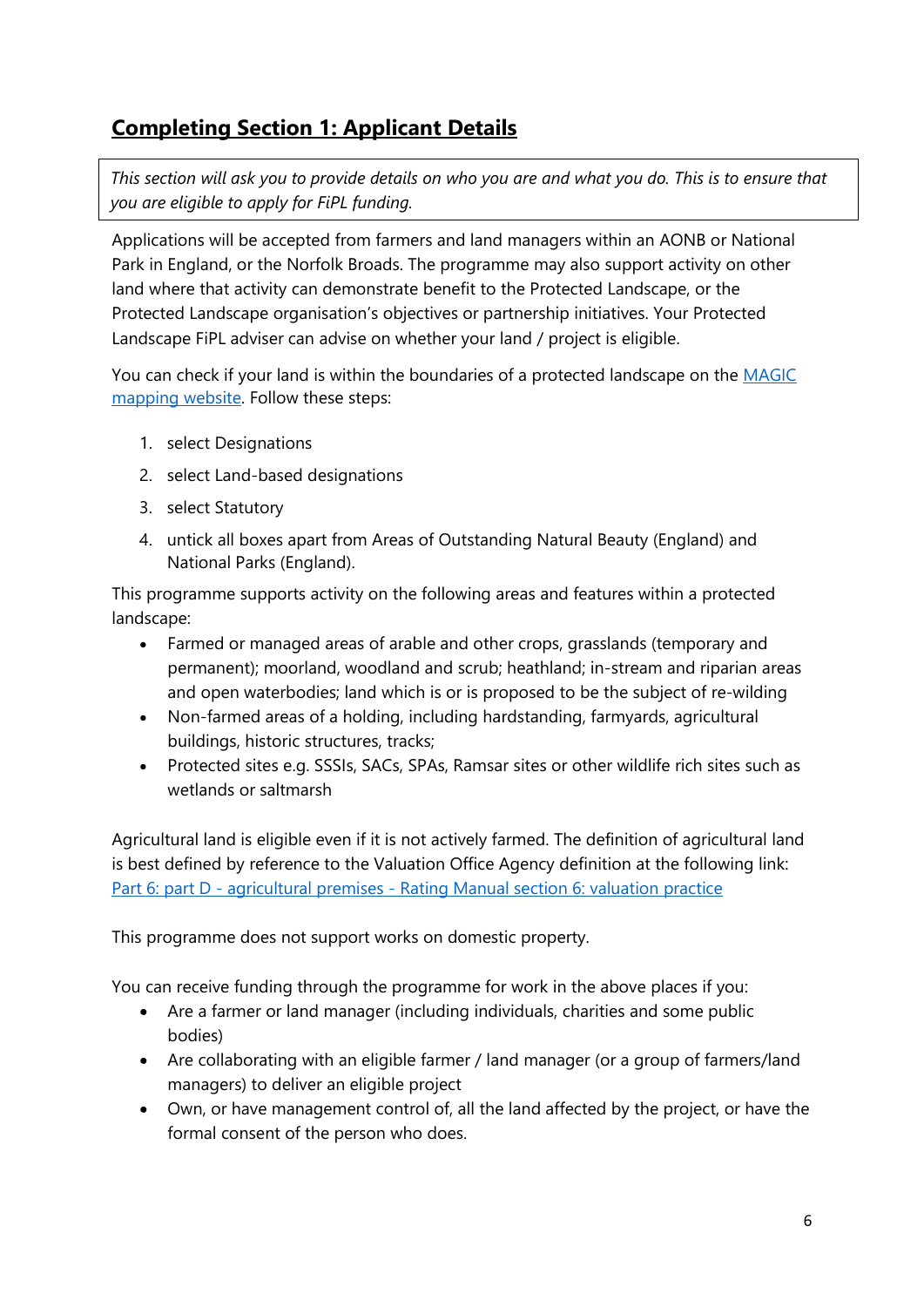Applications will also be accepted from organisations and individuals delivering projects which are in support of the programme outcomes and the relevant Protected Landscape Management Plan/Priorities, as long as they are applying in collaboration with a farmer or land manager.

| <b>Body/Organisation</b>                                                                                                                                                                 | Can I apply? | <b>Additional Information</b>                                                                                                                                                                                                         |
|------------------------------------------------------------------------------------------------------------------------------------------------------------------------------------------|--------------|---------------------------------------------------------------------------------------------------------------------------------------------------------------------------------------------------------------------------------------|
| Government departments,<br>executive agencies and<br>NDPBs (for example, Ministry<br>of Defence, Forestry<br>Commission), with exception<br>of the bodies listed below in<br>this table: | No           | None                                                                                                                                                                                                                                  |
| Natural England                                                                                                                                                                          | Yes          | For work on the National<br>Nature Reserves which goes<br>beyond other legal<br>obligations                                                                                                                                           |
| Other public bodies<br>(including National Park<br>Authorities, The Broads<br>Authority, Conservation<br><b>Boards and AONB</b><br>Partnerships through their<br>accountable bodies)     | Yes          | Provided the work goes<br>beyond the duty of regard<br>and other legal obligations                                                                                                                                                    |
| County, Unitary, District,<br>Parish Council and former<br>college farms                                                                                                                 | Yes          | None                                                                                                                                                                                                                                  |
| Tenants of eligible public<br>bodies                                                                                                                                                     | Yes          | Ineligible where the work is<br>already a requirement of the<br>tenancy agreement. The<br>public body must<br>countersign the application<br>if the tenant does not have<br>security of tenure for the full<br>term of the agreement. |
| Tenants of ineligible public<br>bodies                                                                                                                                                   | Yes          | Ineligible where the work is<br>already a requirement of the<br>tenancy agreement. Tenants<br>must have security of tenure                                                                                                            |

#### **A summary of bodies/organisations who are directly eligible**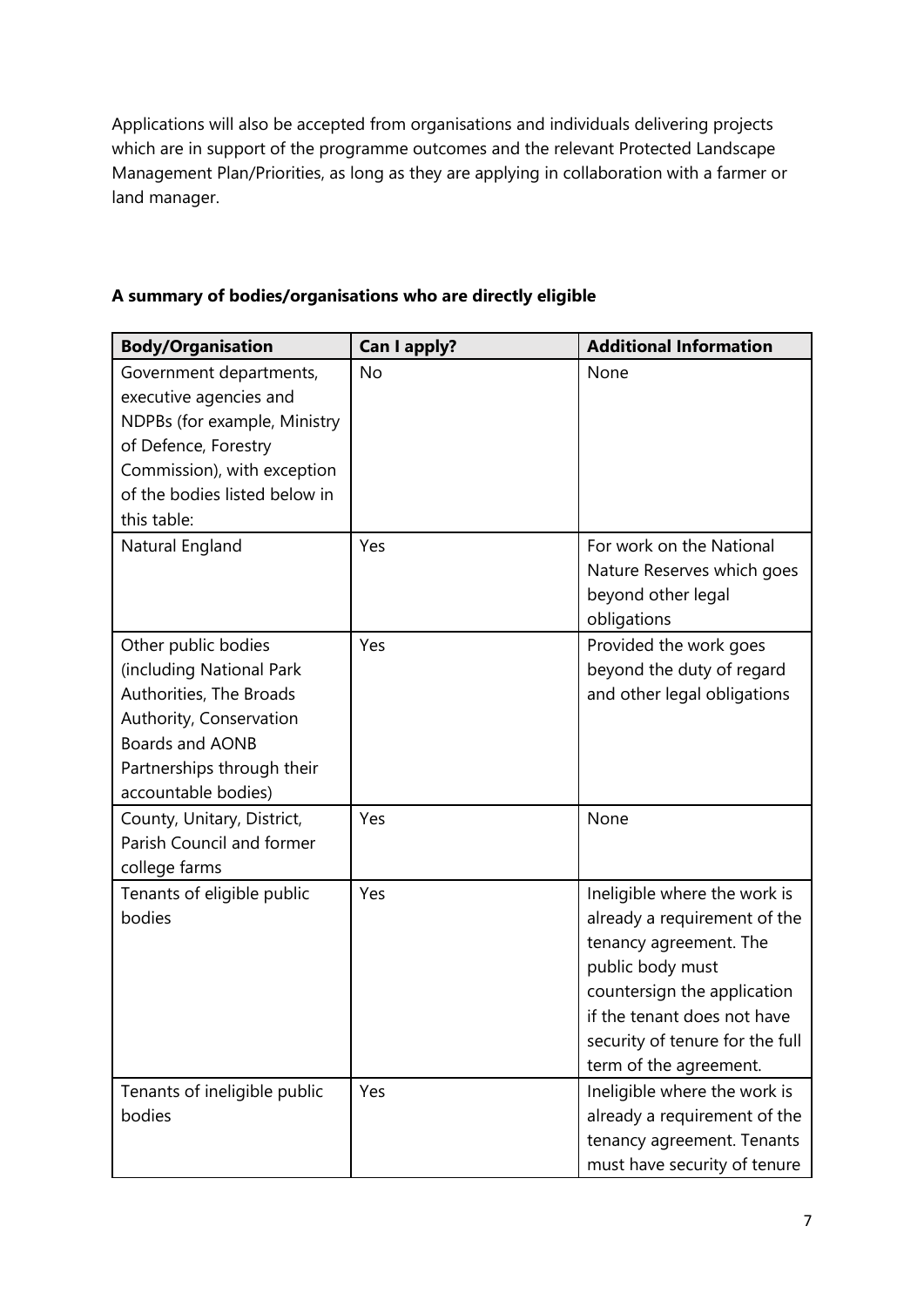|                         |     | for the full term of the    |
|-------------------------|-----|-----------------------------|
|                         |     | agreement, as the public    |
|                         |     | body cannot countersign     |
|                         |     | the application.            |
| Other organisations and | Yes | Where the proposed activity |
| individuals             |     | or works is in support of   |
|                         |     | programme aims              |

To be eligible to apply, you must have full management control and security of tenure of the land and activities in your application, for the full period of the agreement (including any durability or maintenance requirements);

You are required to declare in the application form that you have this necessary land management control or approval, as stipulated above, to be able to fulfil the requirements of all activities applied for in your application.

If you do not have full control of the land and all such activities, you must get the written consent of all other parties who have management control of the land and activities for the entire period of the agreement and include evidence of approval with your application, or have a countersignature to the application from the landowner (s) / landlord.

If a landlord takes over an agreement from you, they must be eligible to do so.

If a claim were found to be incorrect or ineligible, agreements would allow Protected Landscapes to reclaim the money back from the applicant (if monies had been spent). If no monies had been spent, the contract would be cancelled.

#### **Tenancy**

If you are including land in an application that you occupy under a tenancy, including under the Agricultural Holdings Act 1986, Agricultural Tenancies Act 1995 (a Farm Business Tenancy) or equivalent, you must have:

- management control of this land for the duration of any commitments
- control of all the activities needed to deliver the project,
- the consent of the landlord as required.

#### **Landlords**

If you are a landlord and can show that you have management control over land which has been let to a tenant, and the activities, you can include that land in an application.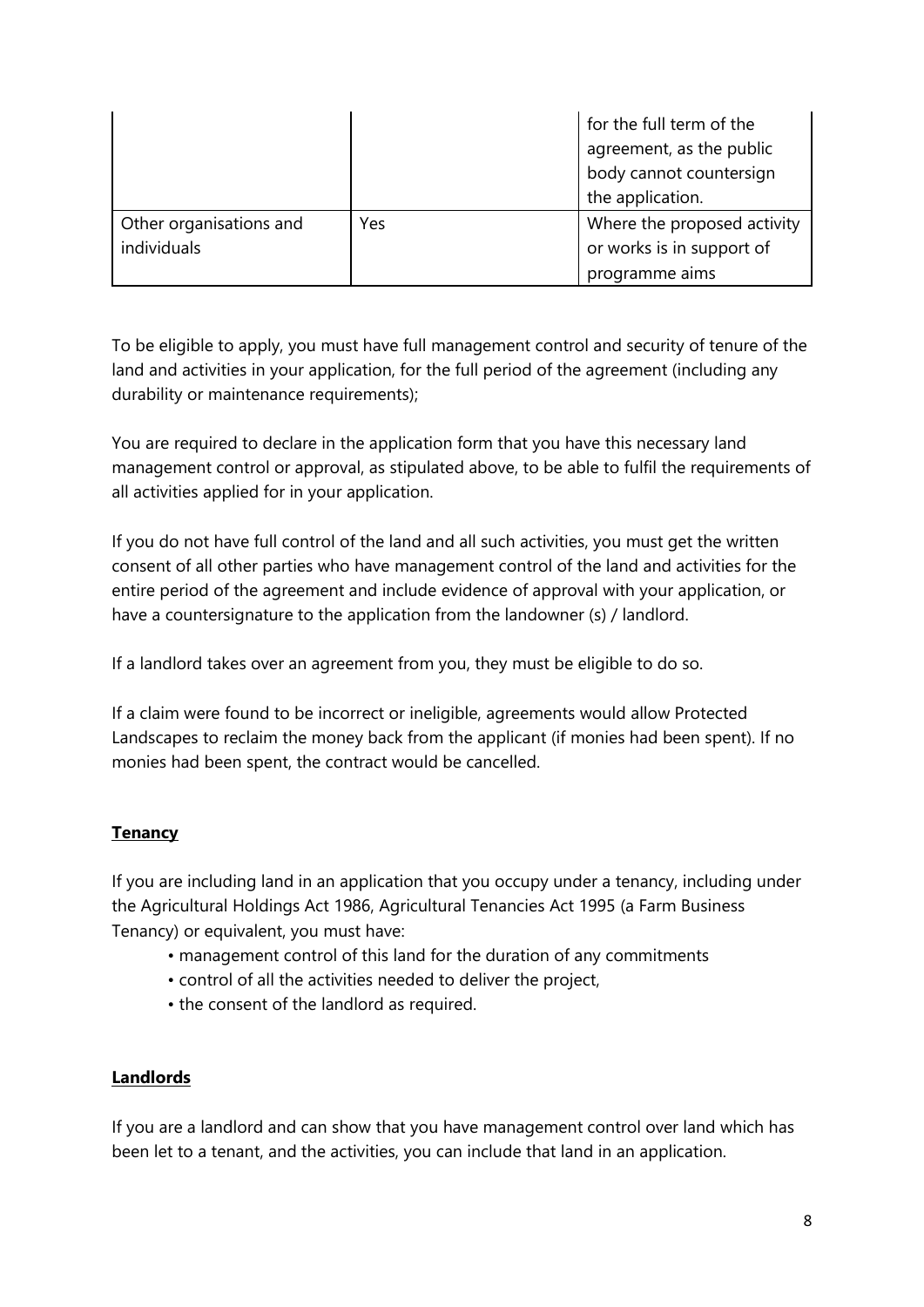#### **Common land, shared grazing and other collaborative projects**

Common land is eligible for support through the Programme. You can apply as a landowner with sole rights, or as a group of commoners acting together. If you are applying on land over which others have rights, you must have agreement from all those who have a legal and active interest in the management of the land.

If the application is made by the landowner who owns the whole common and has sole use and rights to the land, the common can be entered as the landowner's holding.

Protected Landscape organisations and other bodies may be able to facilitate collaborative projects as a lead or responsible partner. Regardless of who applies, if the application is made by someone who does not have sole use of all the land and where there will be two or more beneficiaries to the agreement:

- an internal agreement must be established, signed by all the parties to the application, specifying the obligations placed on each person and the payments they may expect to receive
- a copy of this internal agreement will need to be submitted before the agreement can commence and may, during the agreement period, need to be supplemented by formal evidence that the internal agreement operates effectively e.g. minutes of recent meetings.
- in all cases where there are 5 or more parties benefiting from or contributing to the delivery of the agreement on common land, a more formal commons association must be established with officers to manage the association.

#### **Collaborative Farmer groups**

You can apply to the programme as part of a collaborative farmer group. To do so, you must complete Section 5 of the application template.

You can choose out of the below two options how you and your collaborative farmer group would like to apply.

You can:

- apply through a lead applicant, who takes on the task of distributing resources to the group, managing the application process and reporting on the progress of the project.
- apply through a third party that is not part of the collaborative farmer group but acting on the behalf of the collaborative farmer group (e.g. an environmental charity). The third party will distribute the resources to the group, manage the application process and report on the progress of the project.

If applying through a third party, this could be through your Protected Landscape body who may have experience of working with the whole group or some its members (this would be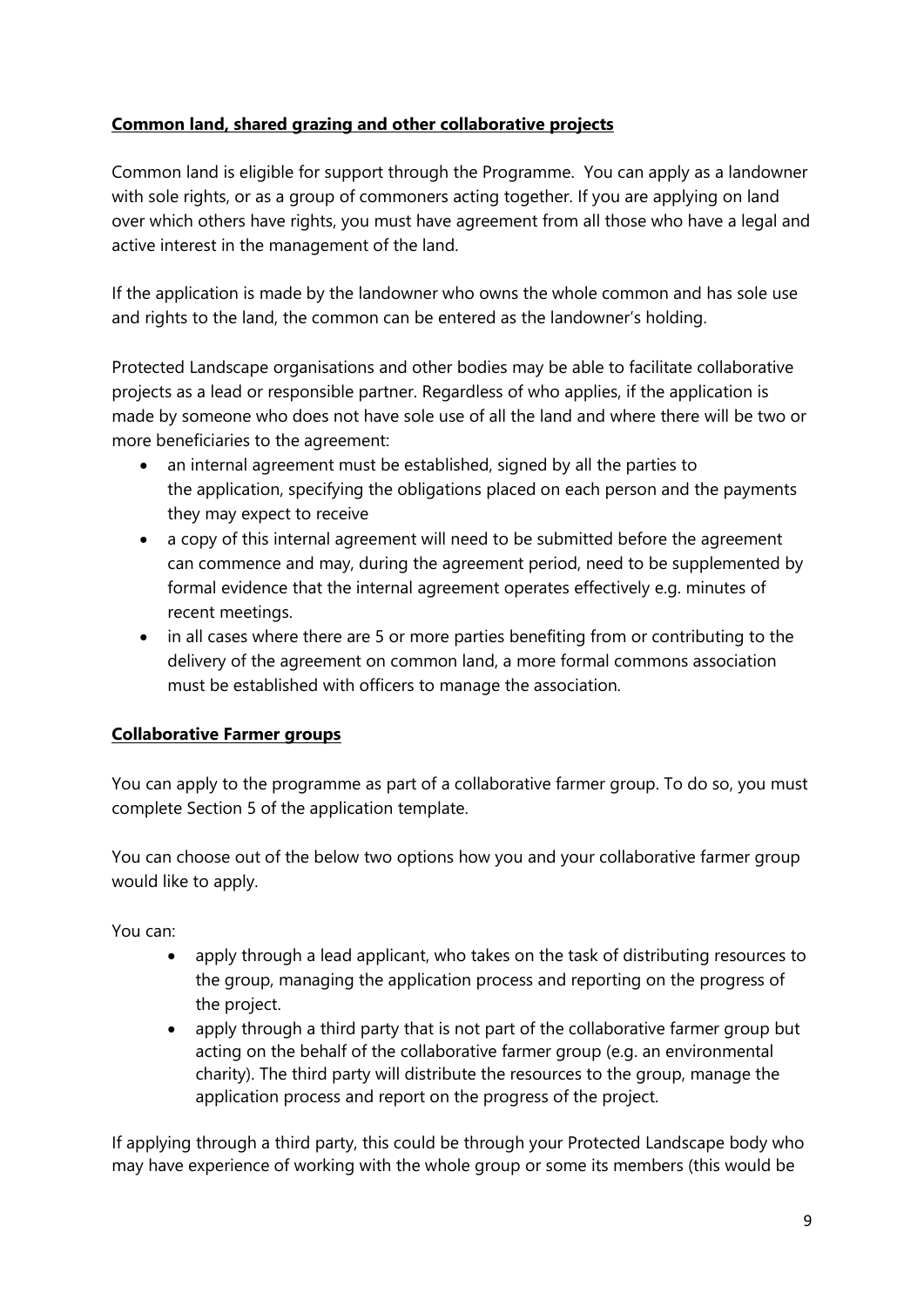subject to a panel decision like all other applications). Your Protected Landscape can make individual payments to farmers in the collaborative farmer group or pay for necessary works and activities directly. Your Protected Landscape body will distribute the resources to the group, manage the application process and report on the progress of the project.

You will need to have a partnership agreement(s) between the participants and the lead applicant / applicant body and you must enclose a copy of the partnership agreement (s) with your application. Your Protected Landscape team can support you to develop these if you do not currently have a partnership agreement.

| What happens if I am eligible | If your farm holding crosses the boundary of more than one Protected                                                                                 |
|-------------------------------|------------------------------------------------------------------------------------------------------------------------------------------------------|
| to apply but my holding       | Landscape and you are interested in applying to the Farming in                                                                                       |
| crosses the boundary of two   | Protected Landscape programme, please speak to an officer in either                                                                                  |
| <b>Protected Landscapes?</b>  | of the Protected Landscapes in which your holding lies. They will be<br>best placed to advise which Protected Landscape body you should<br>apply to. |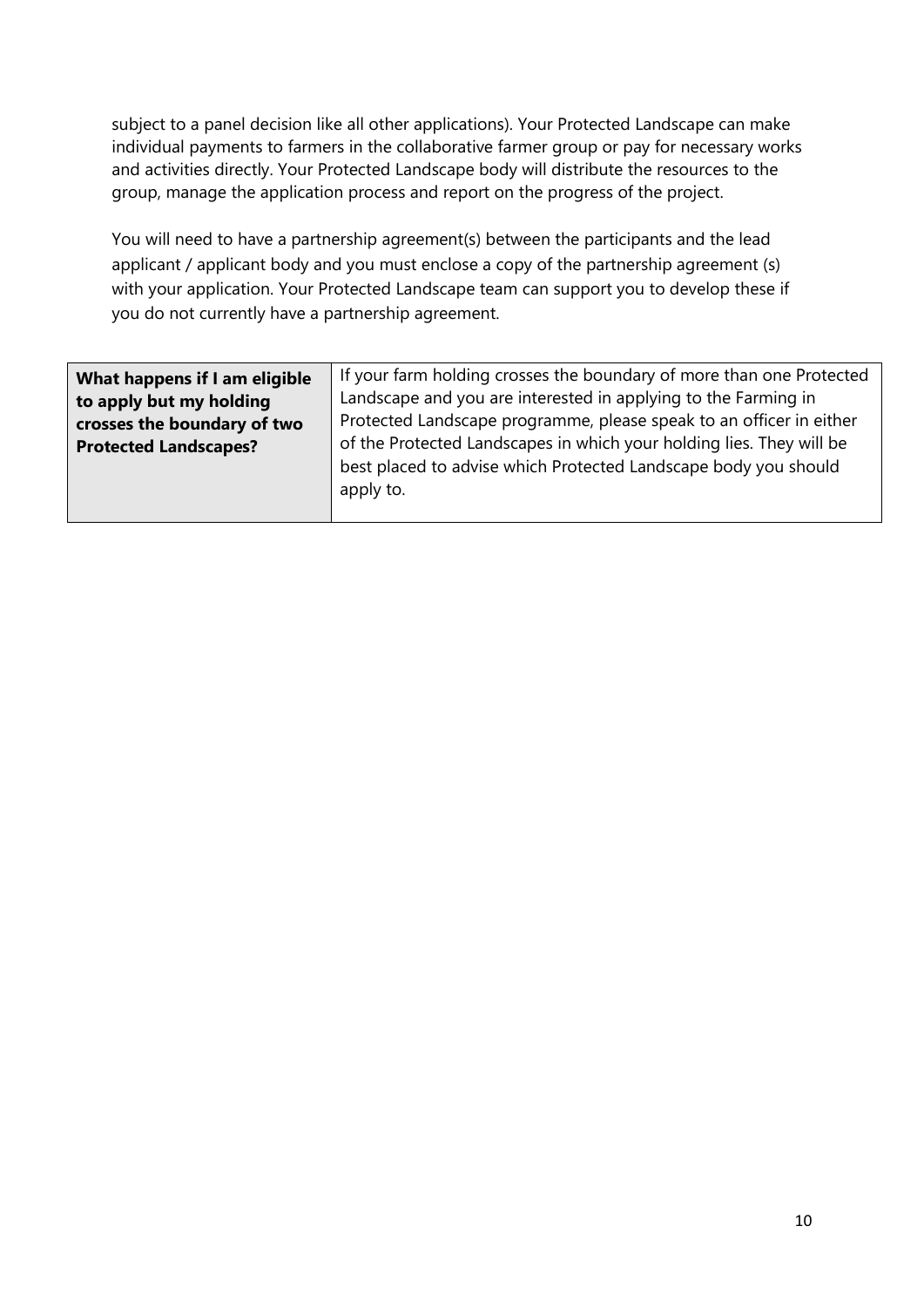## **Completing section 2: Project details**

*This section is designed to allow your Protected Landscape team to understand your project and where it will be delivered. This section also allows Protected Landscape teams to understand any risks of double funding and whether your project will be delivered on a protected site.* 

#### **Double funding**

A project cannot get funding for activities or works that are already being funded by, you are applying for, or have already got funding from, another Government scheme or programme as this would be double funding.

Protected Landscape teams will assess whether there is risk of dual funding with projects and you will be asked to provide details to support these checks (e.g. SBI and parcel ID numbers).

| How does FiPL fit in with<br>other Government support for<br>farming and land<br>management?<br>Your Protected Landscape team | It's important to recognise that the FiPL programme is not an agri-<br>environment scheme - it's a programme supporting individual projects,<br>enabling additional investment where it is most useful. Being in an agri-<br>environment scheme isn't a barrier to receiving project funding through the<br>programme as long as you're not paid twice for the same work.                                                                                                                                                                                                                                                                                                                                                                                             |
|-------------------------------------------------------------------------------------------------------------------------------|-----------------------------------------------------------------------------------------------------------------------------------------------------------------------------------------------------------------------------------------------------------------------------------------------------------------------------------------------------------------------------------------------------------------------------------------------------------------------------------------------------------------------------------------------------------------------------------------------------------------------------------------------------------------------------------------------------------------------------------------------------------------------|
| will be able to provide you with<br>more details and advice, and<br>guide you through the<br>application process.             | Your project may also be part of and include other programmes or schemes<br>on your farm that enhance or complement the project outcomes, and if this<br>is the case it is important to demonstrate in your application how this will be<br>achieved. Although it is important to ensure that there is no double funding<br>for the same activity, delivering with other projects or schemes is likely to<br>enhance the project scoring and wider benefits.<br>If your project activity involves or impacts on other government schemes,<br>programmes or sites of environmental or historical interest, for example<br>Catchment Sensitive Farming, scheduled monuments or a SSSI, it is<br>important that you get the relevant support and/ or advice such as from |
|                                                                                                                               | Natural England, Historic England, Forestry Commission, Environment<br>Agency or from Catchment Sensitive Farming Officers (CSFOs). Guidance for<br>Catchment Sensitive Farming including local contacts is on Gov.uk<br>Catchment Sensitive Farming: reduce water and air pollution - GOV.UK<br>(www.gov.uk).                                                                                                                                                                                                                                                                                                                                                                                                                                                        |
| Will receiving this funding                                                                                                   | Participants who are part of the Farming in Protected Landscapes                                                                                                                                                                                                                                                                                                                                                                                                                                                                                                                                                                                                                                                                                                      |
| stop me entering into new<br>environmental land                                                                               | programme should be well placed to enter into environmental land                                                                                                                                                                                                                                                                                                                                                                                                                                                                                                                                                                                                                                                                                                      |
| management schemes?                                                                                                           | management schemes once the programme ends. Participants will not<br>automatically roll into environmental land management scheme agreements                                                                                                                                                                                                                                                                                                                                                                                                                                                                                                                                                                                                                          |
|                                                                                                                               | from the Farming in Protected Landscapes programme.                                                                                                                                                                                                                                                                                                                                                                                                                                                                                                                                                                                                                                                                                                                   |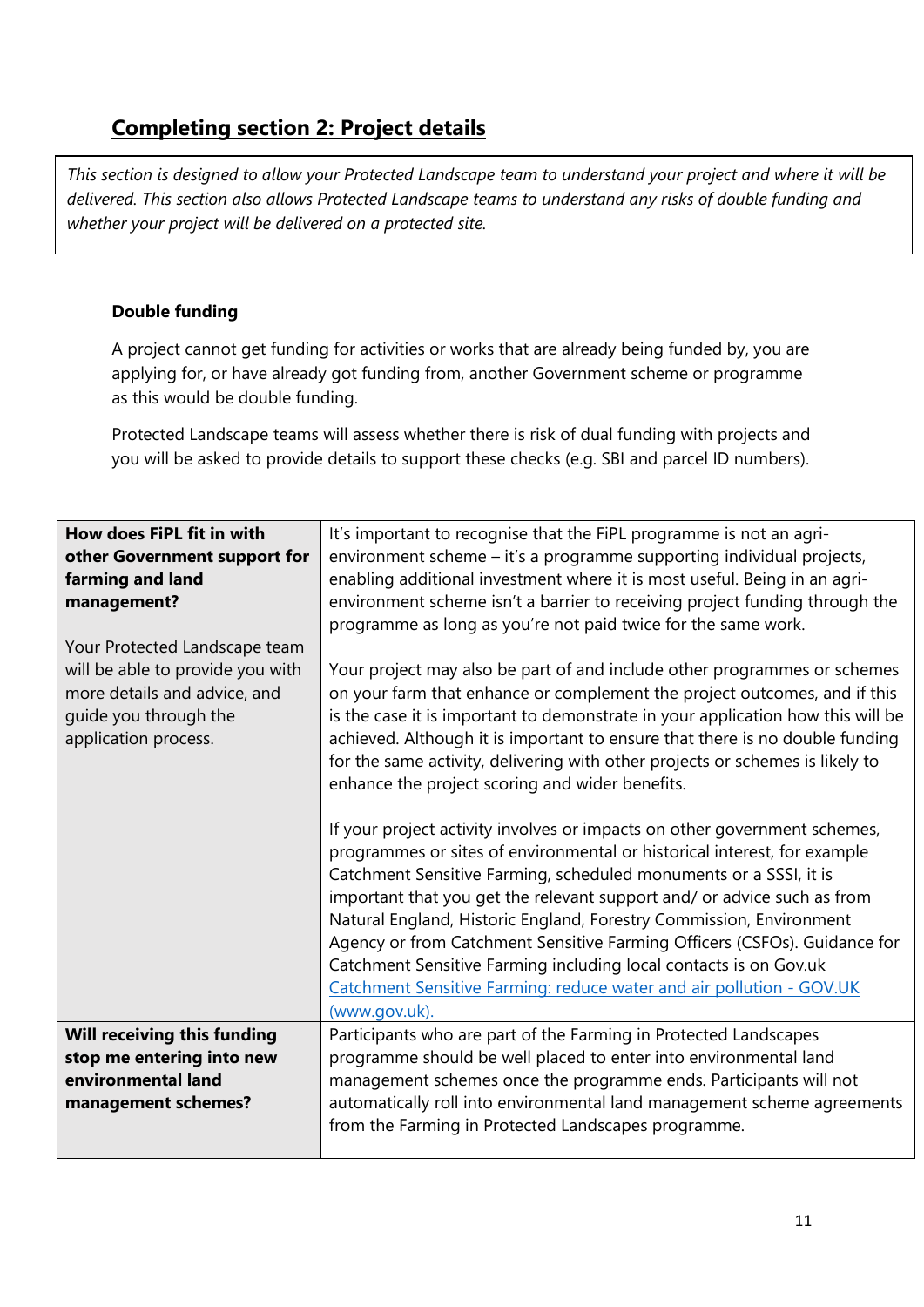| projects taking part in one of these schemes. |
|-----------------------------------------------|
|-----------------------------------------------|

#### **Protected Sites**

If your project or any proposed activity on your application is on, or has the potential to impact, a protected site such as a SSSI, you must ensure that you have the relevant consents, permissions or support before you apply.

You can check if your land includes or is next to a protected site by searching on Gov.uk at: [Find protected areas of countryside -](https://www.gov.uk/check-your-business-protected-area) GOV.UK (www.gov.uk)

The proposed activity and type of designation will determine who to contact and what consents or permissions are required. You will need to include details of the protected site on your application.

If your protected site is a SSSI, you must refer to [Sites of special scientific interest: managing](https://www.gov.uk/guidance/protected-areas-sites-of-special-scientific-interest)  your land - [GOV.UK \(www.gov.uk\)](https://www.gov.uk/guidance/protected-areas-sites-of-special-scientific-interest) to see if your activity requires Natural England consent, and complete a SSSI Consent form [Give notice and get consent for a planned activity on a](https://www.gov.uk/government/publications/request-permission-for-works-or-an-activity-on-an-sssi)  SSSI - [GOV.UK \(www.gov.uk\).](https://www.gov.uk/government/publications/request-permission-for-works-or-an-activity-on-an-sssi)

If the land on which the activity is taking place is designated as a protected site, your application must have the support from the relevant body responsible for the protected site designation as well as demonstrate how it will help to maintain or improve its management or condition.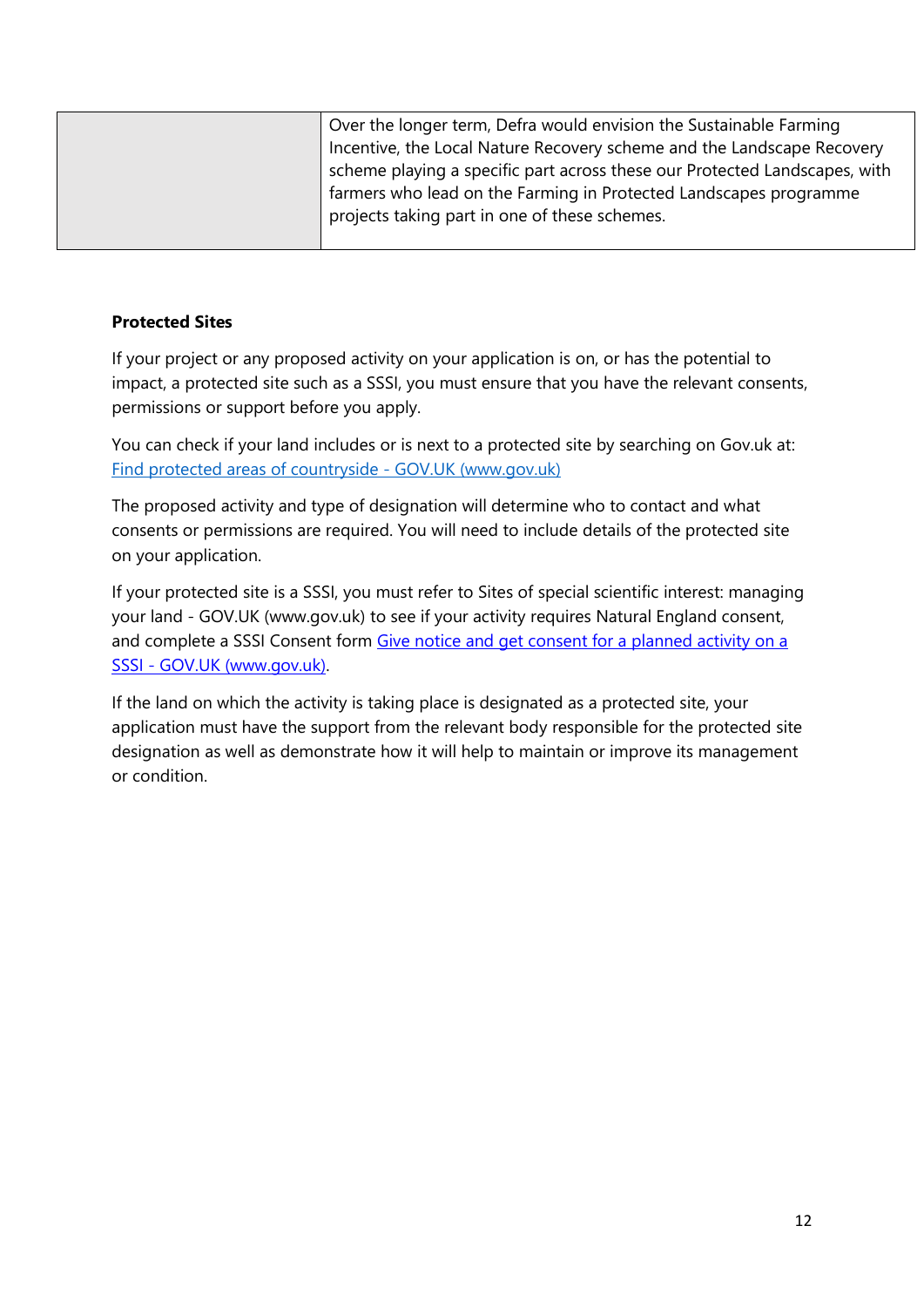## **Completing section 3: Project application**

In this section you will need to present to demonstrate what your project is and why FiPL should *support it.* 

FiPL does not have a prescribed list of eligible project activities. Your project will instead need to deliver for at least one of the Programme themes; Climate, Nature, People and Place.

You will need to demonstrate how your project:

- (1) Delivers against at least one of the Programme outcomes and to provide the details of any partners with whom you have chosen to work. There are four themes in which the programme outcomes are defined by; Climate, Nature, People and Place.
- (2) Connects to the priorities of your Protected Landscape's management plan, as laid out by your local Protected Landscape team.

You speak to your Protected Landscape team for advice on the types of projects that this programme can deliver.

#### **Protected Landscapes management plans**

You will also need to ensure that your project delivers the management plan/priorities for the Shropshire Hills AONB.

These are outlined in the **Shropshire Hills AONB local priorities and indicative projects** document which accompanies this guidance (available at [https://www.shropshirehillsaonb.co.uk/help-to-look-after/farming-in-protected-landscapes\)](https://www.shropshirehillsaonb.co.uk/help-to-look-after/farming-in-protected-landscapes).

#### **Programme outcomes**

The outcomes, of which you will need to demonstrate that your project delivers against at least one, are listed below under four key themes:

| <b>Climate</b><br>More carbon is stored and/or sequestered<br>Flood risk has been reduced<br>Better understanding among farmers, land<br>managers and the public as to what different<br>habitats and land uses can deliver for carbon<br>storage and reduced carbon emissions<br>The landscape is more resilient to climate<br>change | <b>Nature</b><br>There is a greater area of wildlife rich habitat<br>There is greater connectivity between habitats<br>Existing habitat is better managed for biodiversity<br>There is an increase in biodiversity<br>$\bullet$ |
|----------------------------------------------------------------------------------------------------------------------------------------------------------------------------------------------------------------------------------------------------------------------------------------------------------------------------------------|---------------------------------------------------------------------------------------------------------------------------------------------------------------------------------------------------------------------------------|
| <b>People</b>                                                                                                                                                                                                                                                                                                                          | <b>Place</b>                                                                                                                                                                                                                    |
| There are more opportunities for people to<br>explore, enjoy and understand the landscape                                                                                                                                                                                                                                              | The quality and character of the landscape is<br>٠<br>reinforced or enhanced<br>Historic structures and features are conserved,<br>$\bullet$<br>enhanced or interpreted more effectively                                        |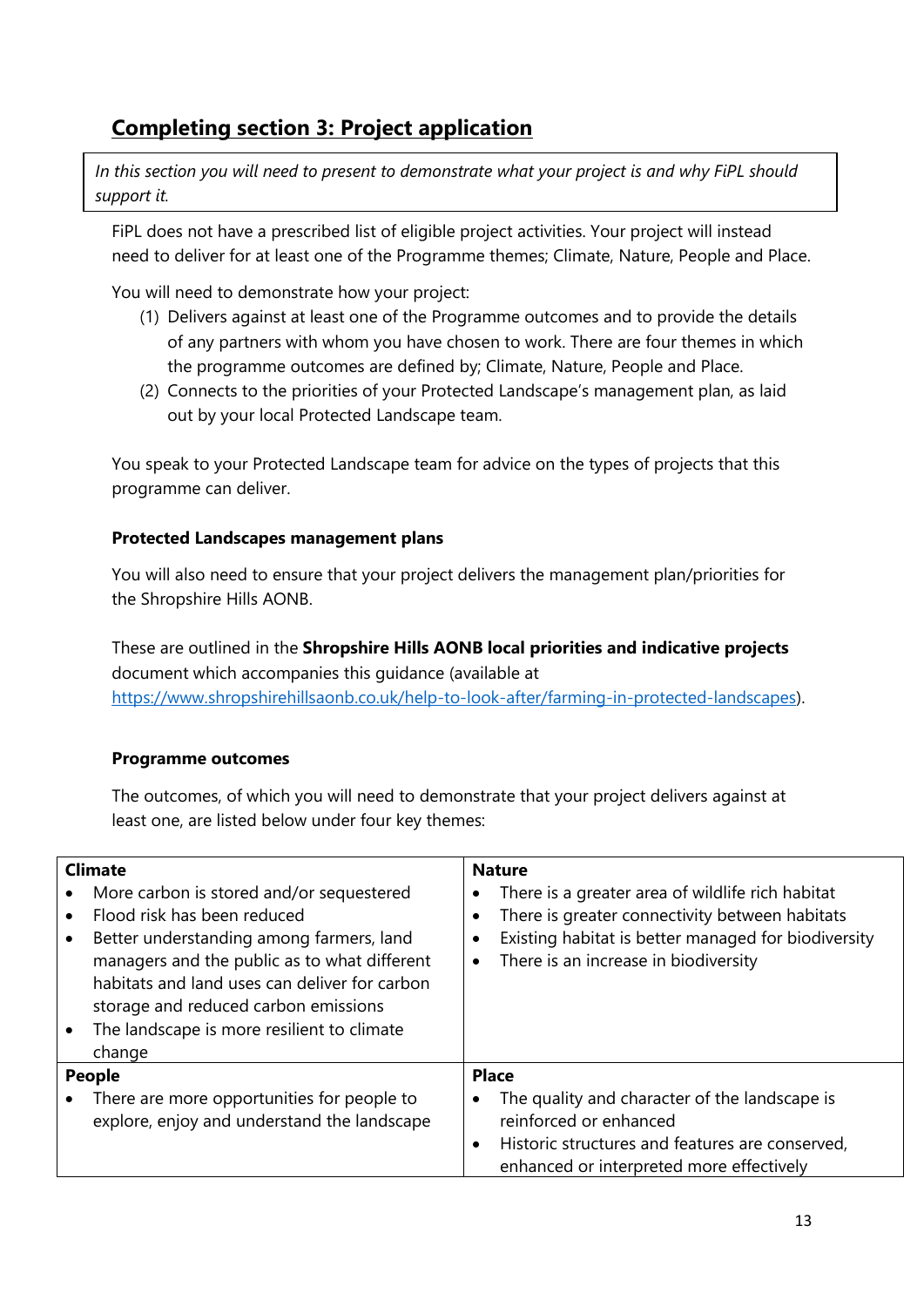| There are more opportunities for more diverse<br>audiences to explore, enjoy and understand the<br>landscape<br>There is greater public engagement in land<br>management, for example through<br>volunteering | There is an increase in the resilience of nature<br>friendly sustainable farm businesses, which in turn<br>contributes to a more thriving local economy |
|---------------------------------------------------------------------------------------------------------------------------------------------------------------------------------------------------------------|---------------------------------------------------------------------------------------------------------------------------------------------------------|
|---------------------------------------------------------------------------------------------------------------------------------------------------------------------------------------------------------------|---------------------------------------------------------------------------------------------------------------------------------------------------------|

| <b>What sort of projects</b><br>can support 'an<br>increase in the<br>resilience of nature<br>friendly sustainable<br>farm businesses'? | Projects brought forward under the third of the Place outcomes - There is an<br>increase in the resilience of nature friendly sustainable farm businesses, which in turn<br>contributes to a more thriving local economy - must deliver this in balance with and<br>directly linked to other programme outcomes across the four themes. An activity<br>funded and scored under this outcome cannot be the same activity that is funded<br>or scored against one of the other outcomes - it must be additional, proportionate<br>and supporting activity delivering against, and in balance with, at least one other<br>outcome. |
|-----------------------------------------------------------------------------------------------------------------------------------------|---------------------------------------------------------------------------------------------------------------------------------------------------------------------------------------------------------------------------------------------------------------------------------------------------------------------------------------------------------------------------------------------------------------------------------------------------------------------------------------------------------------------------------------------------------------------------------------------------------------------------------|
|                                                                                                                                         | For example, machinery can only be funded where its intended use and cost<br>proportionally supports FiPL activity, such as the cost of a seed harvester used for<br>collecting of donor wildflower seeds will need to be proportional to the area of<br>wildlife sites it is being spread to or the biodiversity benefits being achieved.<br>Another example is introduction of facilities for visitors, this cost and intended<br>purpose would need to be for supporting other FiPL activity such as bringing and<br>enabling visitors in to experience a rewilding project or nature reserve of a<br>proportionate value    |
|                                                                                                                                         | High cost items may fail the value for money test unless they are delivering against<br>multiple other outcomes                                                                                                                                                                                                                                                                                                                                                                                                                                                                                                                 |
|                                                                                                                                         | This outcome is not intended to support all commercial activity on farms. Business<br>resilience and productivity measures to help businesses improve productivity,<br>profitability, and environmental sustainability are better suited to funding through<br>the Farming Investment Fund which provides grants towards farming equipment<br>and technology, water management and slurry management. Additional funding<br>support may emerge as part of development and improvements to existing offers<br>or as new schemes.                                                                                                 |

Examples of the types of work or projects that are relevant to the outcomes of this programme could include

- Creating scrapes, ponds or other wetland to support a variety of wildlife
- Providing new or easier access opportunities, links to the Public Rights of Way network, or providing interpretation of farming, nature and heritage
- Parking improvements at a key site to provide safe access to popular walking routes and reduce congestion for visitors and for local residents
- Restoring drystone walls or hedges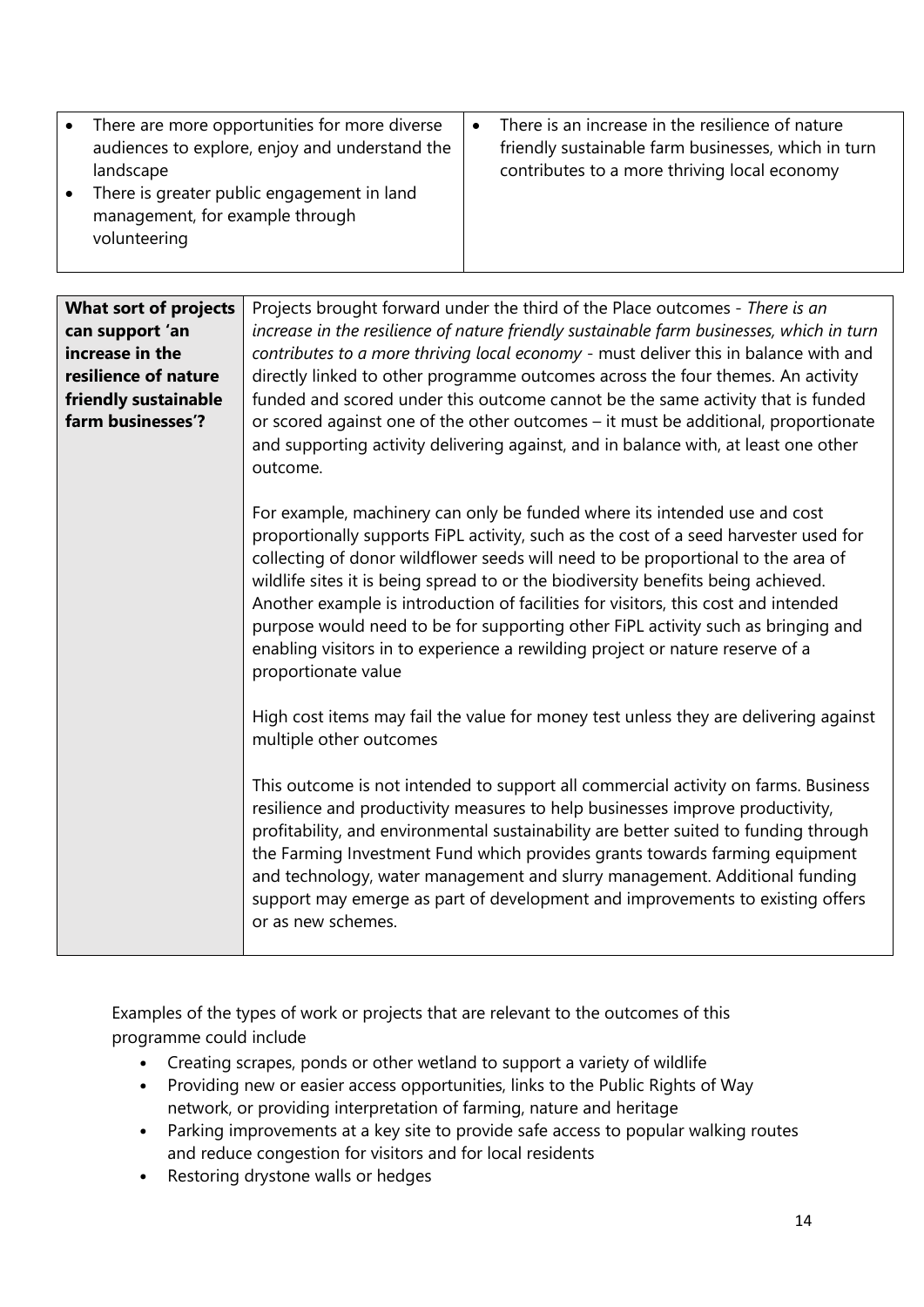- Conserving historic features on a farm, such as lime kilns or lead mining heritage
- Action to reduce carbon emissions, or the use of plastics, on a farm.

#### **What about energy generation?**

Energy generation should not typically be seen as delivering an outcome within the Climate theme or as part of the FiPL programme. A project using a form of renewable energy for energy generation is only eligible for that part where it is provided solely for the purpose of contributing to a wider FiPL project activity itself. For example, you might have a small wind turbine which solely powers a classroom where students will learn about the feature. Where energy generation is supported, the renewable energy feature will need to demonstrate value for money within the project outcomes. Renewables cannot be included in a FiPL project if they have any form of feed in tariffs or are connected to the National Grid. Solar parks or solar arrays will not be eligible. Any form of energy audit included in an application must be part of a wider project delivering measurable FiPL project outcomes.

FiPL should not be used as a means of gaining other renewables incentives, for example from a third party provider or energy incentive scheme.

#### **FiPL agreement lengths**

You are required to enter a proposed project start date and end date on your application, and your agreement duration will be discussed with the Protected Landscape as part of the application process. No agreement will continue beyond the end of the programme, 31 March 2024, and all agreements and payments will end by this date.

Your onward grant agreement will set out your grant agreement expectations including your responsibilities and requirements. You will not need to maintain any natural, cultural and access activities you deliver as part of the programme after your agreement period ends.

You must maintain capital infrastructure such as fences, gates or restored buildings for 5 years from the completion date.

You must maintain machinery assets such as brush harvesters for grassland restoration for 5 years from the purchase date.

#### **Proportionate project evaluation**

Project evaluation is an important part of the design of the FiPL programme to help inform future schemes and programmes.

By applying through the FiPL programme you will be expected to participate in a proportionate project evaluation with your local Protected Landscape team and, if required, feed into programme evaluation led by an external evaluation team.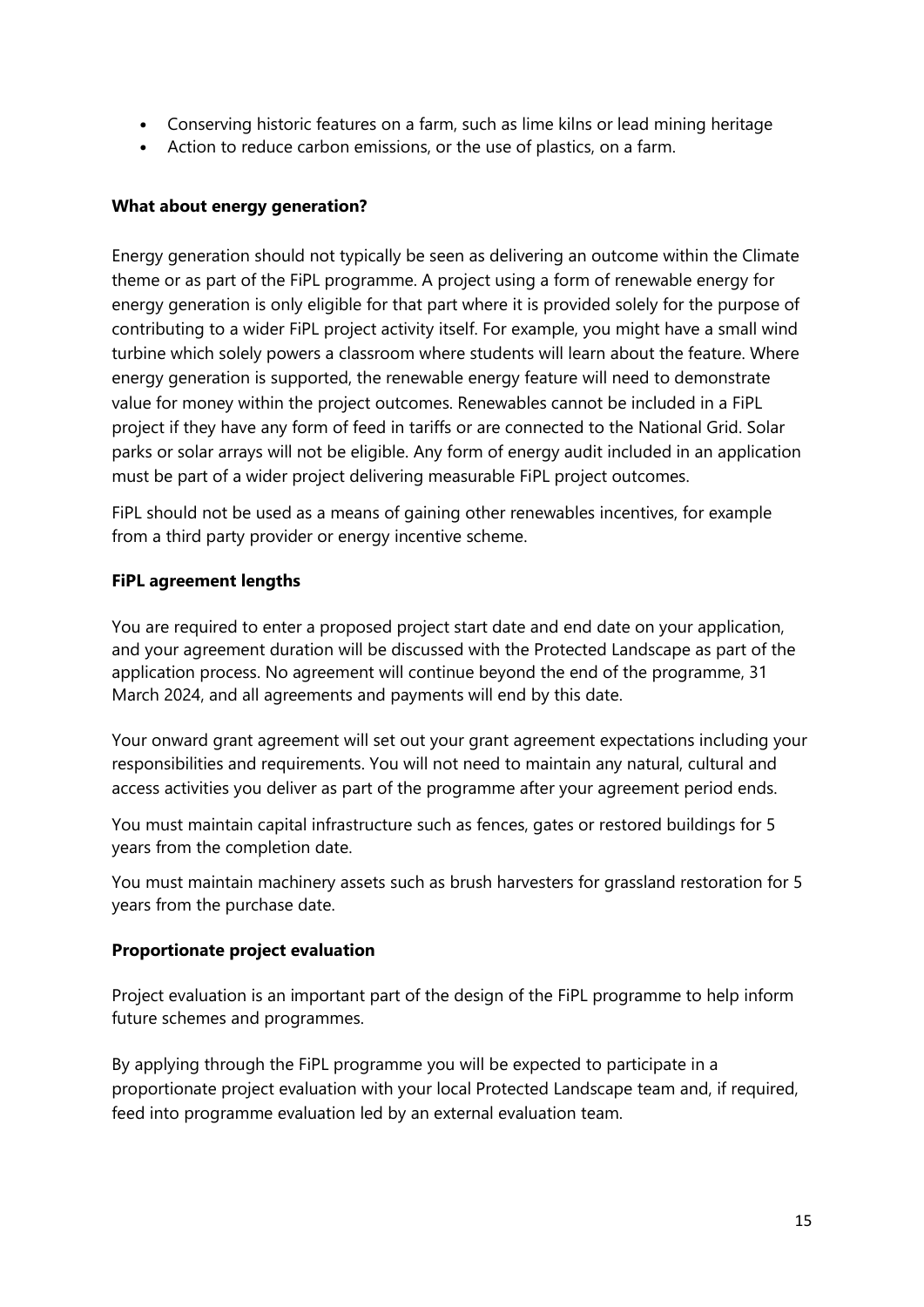### **Completing Section 4: Project costs**

*This section focuses on the costs for your project. You should discuss your project with your FiPL Adviser before completing this section.*

#### **Maximum grant allowance**

The maximum grant you can apply for through this programme is £250,000 for a single project although we will only go up to this limit for projects offering exceptional outputs and value for money. We envisage most projects will be in the range £5,000 - £100,000.

#### **Minimum grant allowance**

The minimum grant allowance for the Farming in Protected Landscapes Programme in the Shropshire Hills AONB 2022/23 is £3,000. This may change in subsequent years of the programme.

#### **Capital and Revenue Spend**

You can apply for both capital and revenue spend. You will be required to provide a full breakdown of costs against activity on your application. Applications are financial year dependant so costs must be identified against the correct financial year in which the activity is to be completed and claimed.

Revenue spend is where funding is provided to deliver land management activity to achieve the Farming in Protected Landscape outcomes and objectives.

Capital spend is a one-off itemised cost where funding is provided to purchase or invest in a physical item or asset (capital item). Capital items can be natural landscape features (such as trees, hedgerows and ponds) or built (such as fencing, water, infrastructure, buildings, machinery and equipment).

Revenue spend is paid on an annual basis, 50% in advance and 50% in arrears. Capital spend is paid on completion of the item or activity

A capital item will be expected to proportionally support wider FiPL outcomes and activity. For example, funding of machinery must reflect and be proportionate to the area or quantity of activity and the FiPL outcomes being managed by the machinery. Fencing, for example, will be expected to support the introduction of grazing or to support FiPL land management, or items such as those to deliver water or air quality outcomes will be expected to support the wider catchment.

Environmental surveys, management plans or studies such as those for biodiversity, carbon, species or habitats may be eligible, but only where they have clear objectives and actions to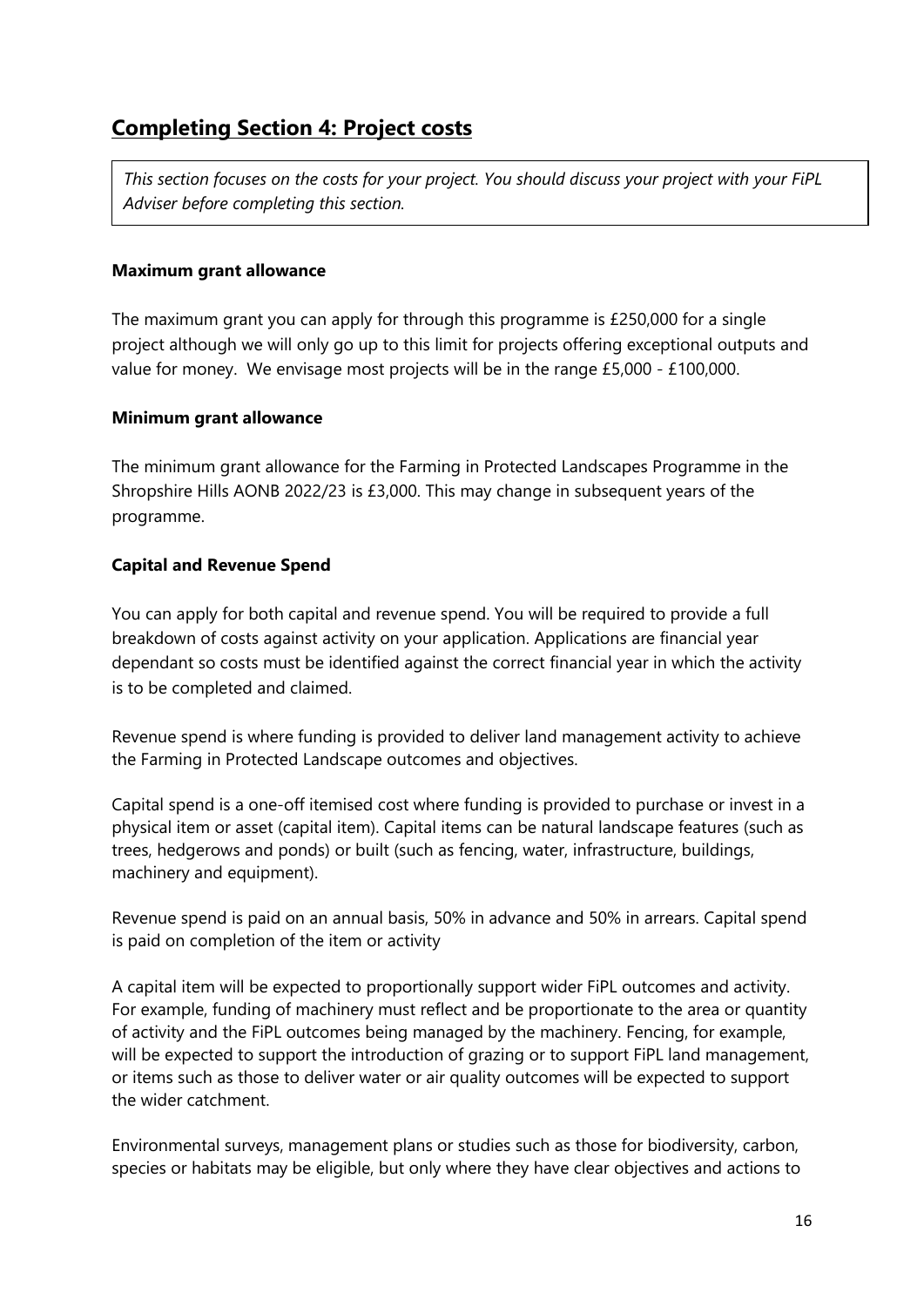deliver wider FiPL activity or longer term FiPL related objectives beyond the term of the programme.

GPS cattle collars (virtual fencing systems) may be funded in limited circumstances and for native breed at risk cattle where they are used to deliver clear FiPL and Protected Landscape conservation grazing benefits and outcomes.

Capital spend does not include items outside of the definition above, such as the purchase of livestock, vehicles (mechanised conveyance vehicles) such as Tractors, Quadbikes, Gators, ATVs, 4wd trucks, etc, or renewables where they have any form of feed in tariff or if connected to the National Grid. Second-hand machinery is not eligible. For further advice on what revenue or capital items can be applied for please speak to your Protected Landscape team.

#### **Payment and Intervention Rates and providing quotes**

The purpose of the programme is to enable additional support where it is most needed for farmers and other land managers in Protected Landscapes – and delivering for climate, nature, people, and place. As with Countryside Stewardship, some projects that achieve these ends will inevitably have a commercial dimension, and this factor is reflected accordingly in the payment rates.

You should be aware that the programme is designed to fund additional activities that deliver our programme goals in ways that are most effective for local areas. It will not provide subsidy for normal private sector interests. All applications will be rigorously reviewed to ensure there is no overlap with other programme funding or grant schemes. For any further queries on this matter, please contact your Protected Landscape team.

Where there is an equivalent Countryside Stewardship or Farming Investment Fund rate for the work or activity you want to do, that rate will also be used in the Farming in Protected Landscapes programme.

Where you are applying to fund an item or activity for which there is no equivalent standard payment rate, you will need to get quotes for the work on an actual cost basis. Normally a minimum of 3 comparative quotes are required. Your Protected landscape team can advise you on this.

Funding on an actual cost basis will be at a percentage intervention rate based on commercial gain and benefit to you. Where the project supports a clear commercial gain to you then you can be paid up to 40% of eligible costs, and if the project generates some commercial benefit to you but is primarily delivering public goods, then this could be paid up to 80% of eligible costs. Only in exceptional cases where the project has no commercial or financial benefit to you could you be paid up to 100% of the eligible costs.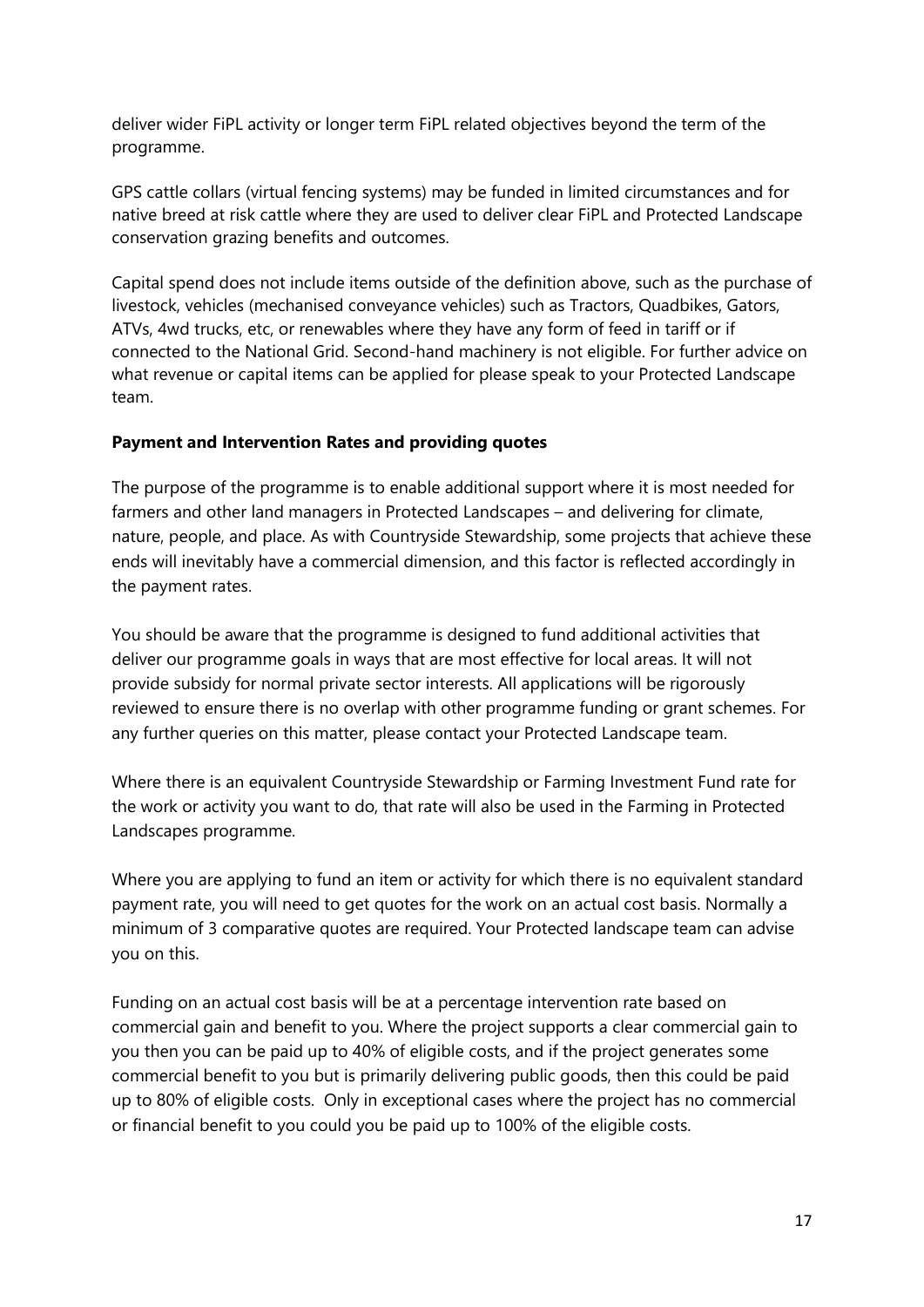The intervention rate will consider the benefit beyond the immediate or direct costs to you, for example the longer-term benefit to you or your farm, the asset value, or any wider or indirect commercial use or benefit to you or your business such as grazing benefit, operational or farm management practices. The intervention rate is an 'up to' percentage rate, and a lower rate may be offered due to the competitive nature of the programme and the budget available. Your Protected Landscape team will discuss the intervention rate(s) with you when you apply.

A project may consist of a range of items with equivalent schemes activity and actual cost bespoke items, specific to the project being proposed and outcomes being targeted. You may also have different payment and intervention rates for the different activities that make up your project. Funding on an actual cost basis may also be underpinned or in combination with other Countryside Stewardship equivalent options on the same land, where the option requirements do not conflict. By combining option(s) on the same area, where they do not conflict, multiple objectives can be met.

You may also want to be paid to do the work yourself rather than through a contractor. This is possible providing it is appropriate for the project and represents a reasonable rate for the job, compared against contractor quotes or benchmarked against known costs locally or standard comparative costs.

Please speak to your Farming in Protected Landscape officer for advice on payment rates and intervention rates.

#### **Match funding**

Applications with match funding may increase their value for money scoring and chances of being offered an agreement as part of the assessment process.

If you want to use third party funding you will be required to provide details including value, source(s) and terms of the third-party funding on the application form.

Applicants will be eligible to use third party funding for Farming in Protected Landscape projects as long as the source of the third party funding is not from the Exchequer.

Match funding applies to third party funding only and does not include any contribution of your own funds to the project.

If your project includes any match funding, you must describe what this is and attach details including value, terms and source(s) of match funding with your application.

The total value of the match funding should be entered in the Project costs table and the Project Funding Summary in the application template.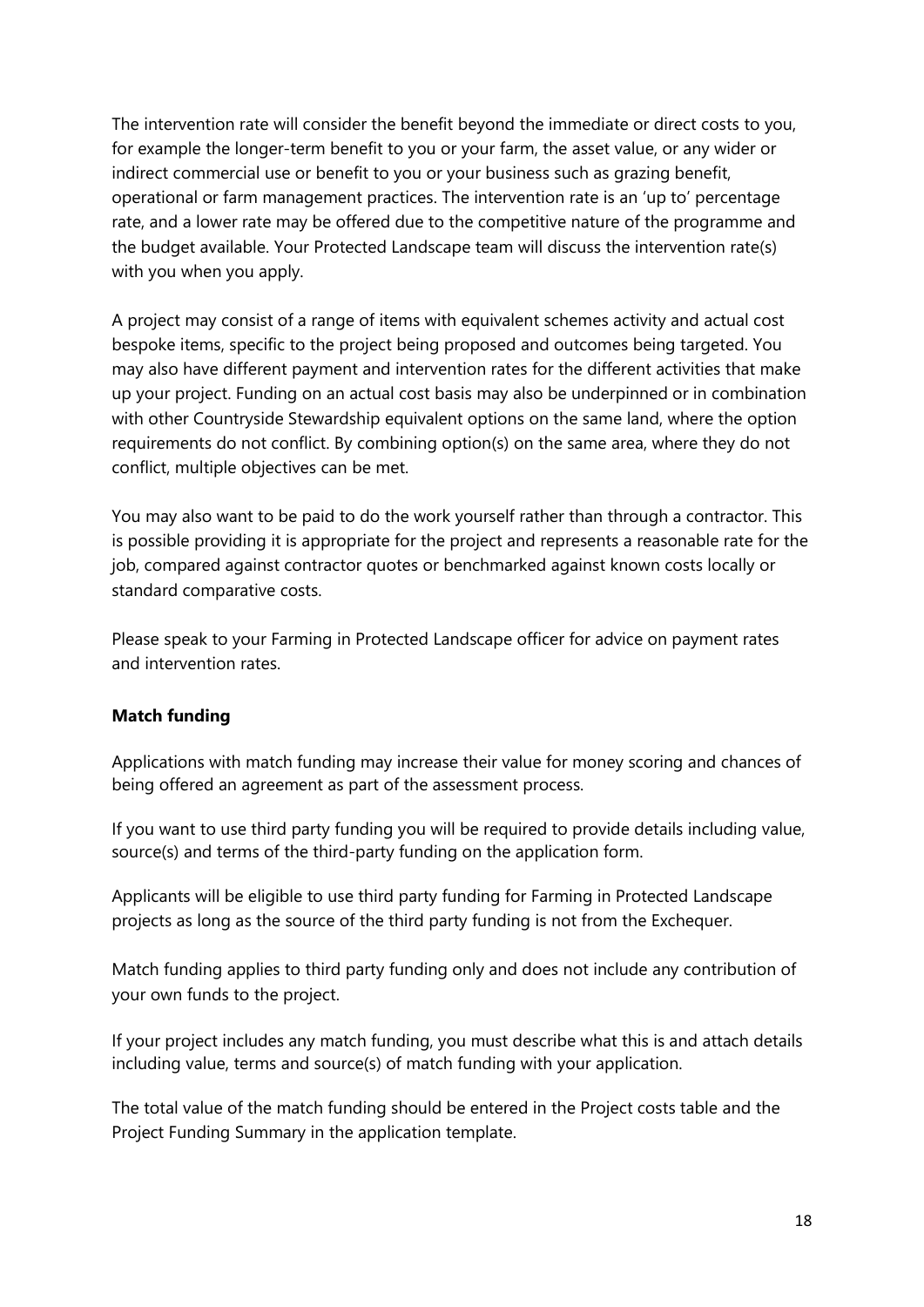#### **Payment**

If your application is successful, you will be issued with an onward Grant Agreement, setting out the terms and conditions of the agreement including the Project Details, Approved Purposes and Claim Schedule.

Claims are paid by your Protected Landscape in arrears on completed and verified activity, against paid and receipted invoices if on an actual cost basis. To be eligible for payment, you must undertake the works for the Approved Purposes as described in your Onward Grant agreement. Your Protected Landscape will discuss with you as part of the application process of the commitments and verification of completed activity as part of your onward agreement.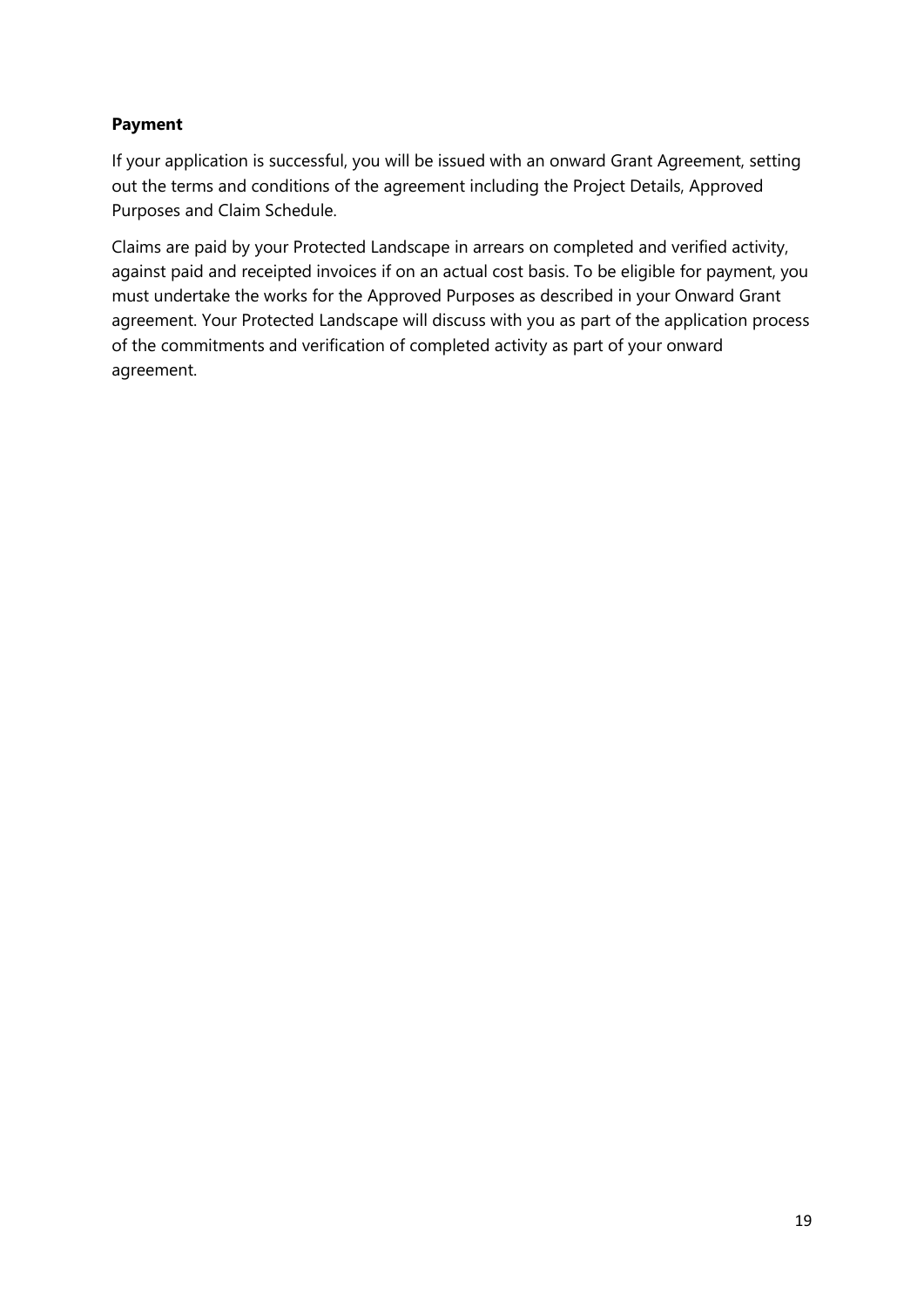## **Completing section 5: Collaborative farmer groups**

*This section only needs to be completed for collaborative farmer group applications.* 

In order to progress a collaborative group application, you will need to have or secure a partnership agreement (s) with all participants in the project's collaborative farmer group and yourself/your organisation (the third party). You must enclose a copy of the partnership agreement (s) for the application to progress. If your group has a constitution, please email/include this with your application.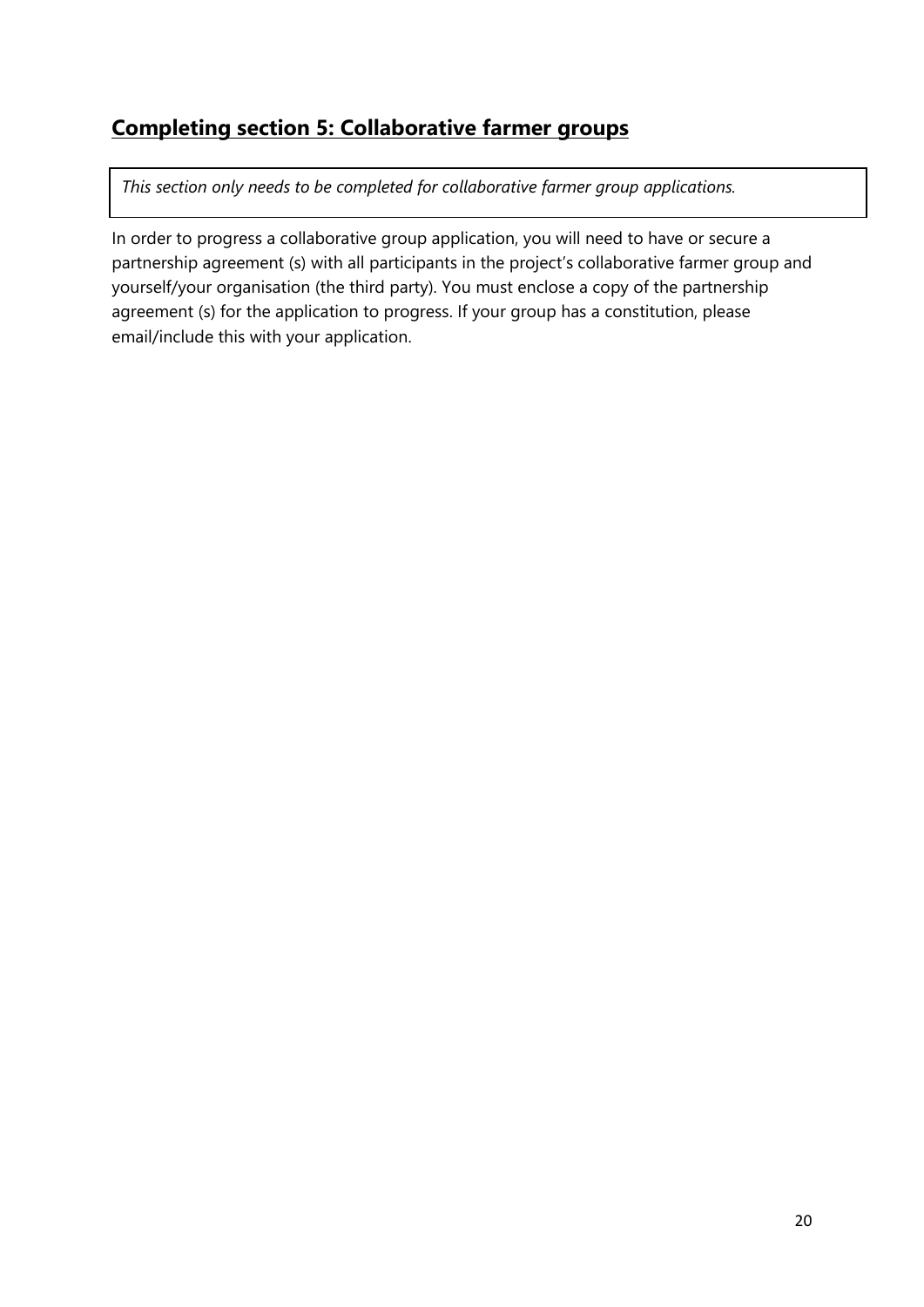## **Completing section 6: Declaration and close of application**

In signing the application, you will need to confirm that you have full authority and capacity to sign and submit the application and have the necessary land management control or approval to be able to fulfil the requirements of all activities applied for. In doing so, you consent to the sharing of your information provided in your application for the monitoring of the programme and to complete dual funding check processes.

#### **Evaluation**

Defra are funding an external contractor to review the effectiveness of the programme and show what Protected Landscapes bodies can deliver in partnership with farmers and land managers. Successful applicants will need to commit to participating in the programme evaluation; the input expected will be proportionate to the level of funding received.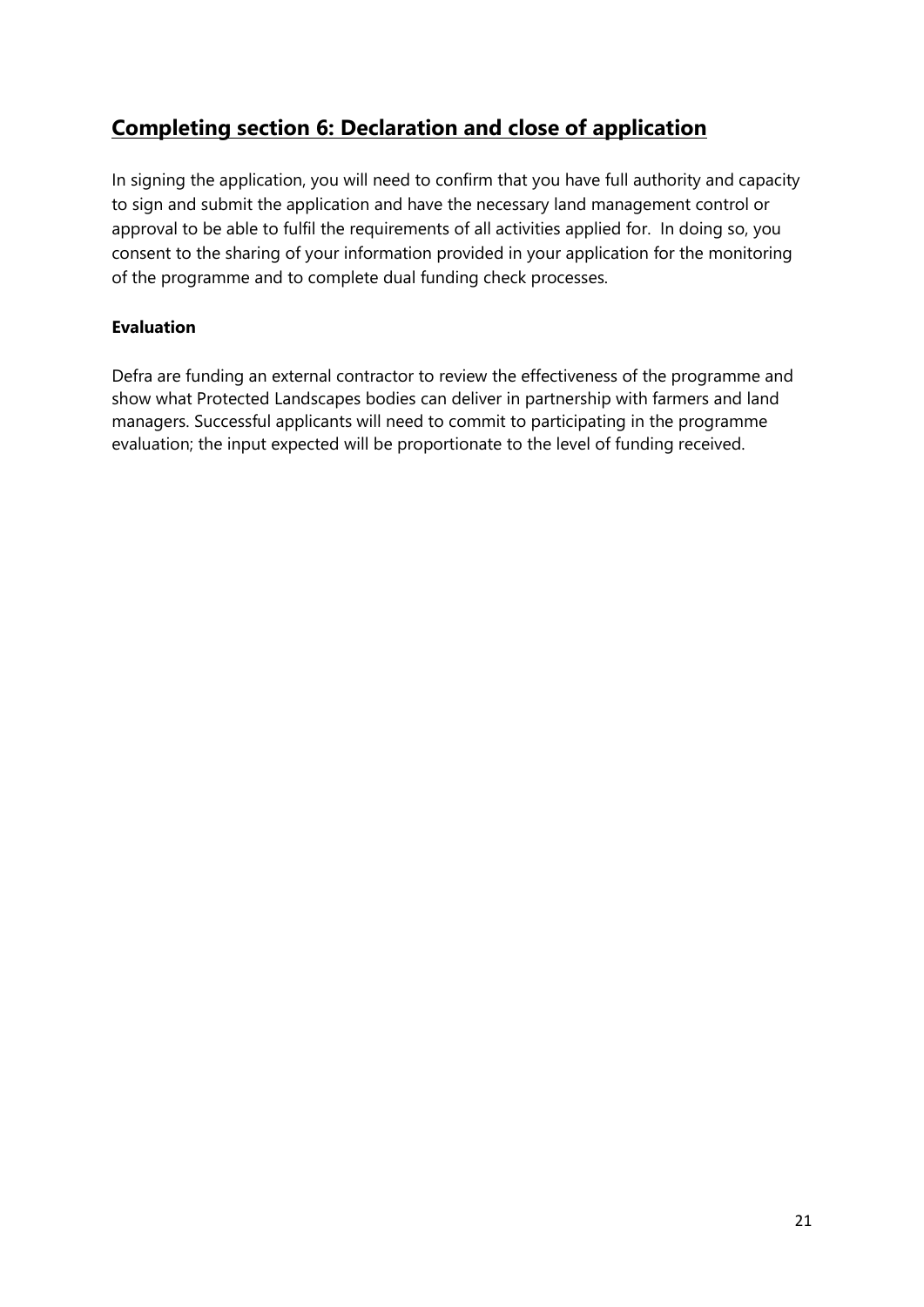## **Further information**

You are encouraged to look at the Shropshire Hills AONB local priorities and indicative projects document accompanying this guidance as well as the Application Form and Project Costs Table, available at [https://www.shropshirehillsaonb.co.uk/help-to-look-after/farming](https://www.shropshirehillsaonb.co.uk/help-to-look-after/farming-in-protected-landscapes)[in-protected-landscapes.](https://www.shropshirehillsaonb.co.uk/help-to-look-after/farming-in-protected-landscapes)

You can discuss your project proposal or idea with our Farming in Protected Landscapes Adviser, Alison Jones, who is contactable by email [alison.m.jones@shropshire.gov.uk](mailto:alison.m.jones@shropshire.gov.uk) or telephone 01743 254745.

#### **Making an appeal**

We understand that you may be disappointed with a decision. If you would like appeal to the decision made you should make an appeal to your Protected Landscape by contacting Phil Holden, Shropshire Hills AONB Partnership Manager [phil.holden@shropshire.gov.uk.](mailto:phil.holden@shropshire.gov.uk)

You can only query a funding decision if you think that the Protected Landscape has:

- Made a mistake with the application
- Made a processing error
- Got the law wrong

You must set out to the Protected Landscape team the reason for your appeal under one (or more) of these three criteria.

Appeals will be dealt with by your Protected Landscape team and if necessary escalated to Defra.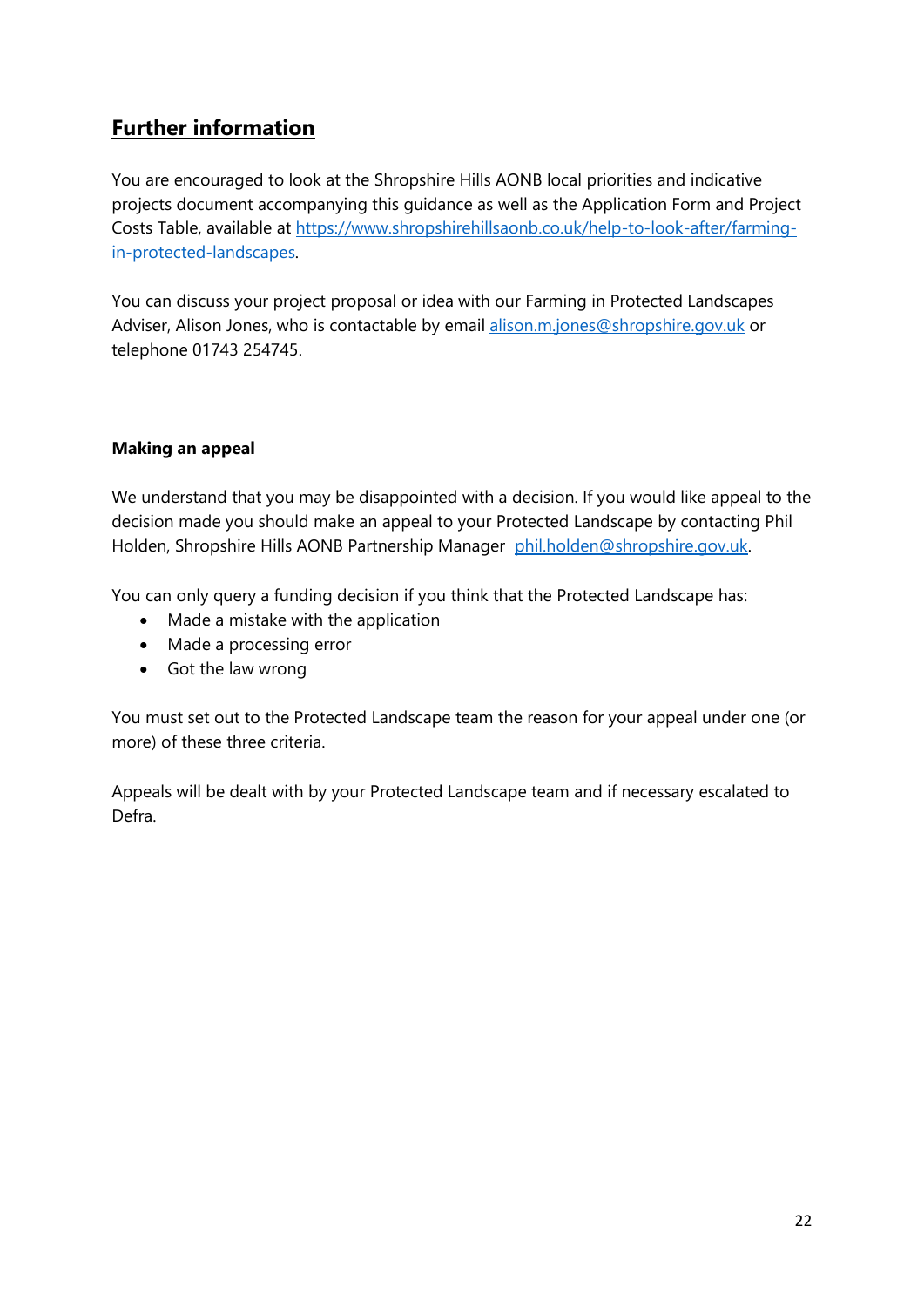#### **Scoring criteria**

#### **A) The project**

Projects should score highly, dependent on:

- the extent to which the project demonstrates that it is maximising the opportunity of the project to deliver outcomes across the themes of the programme
- the extent to which the project demonstrates that it will contribute towards the Protected Landscape's management plan / priorities
- the extent to which the project demonstrates that it will deliver the outcomes of the programme:
	- o For Climate
		- more carbon being stored, sequestered or both
		- reduced flood risk
		- a better understanding among farmers, land managers and the public as to what different habitats and land uses can deliver for carbon storage and reduced carbon emissions
		- a landscape that's more resilient to climate change
	- o For Nature:
		- a greater area of wildlife-rich habitat
		- **·** greater connectivity between habitats
		- better management of existing habitats for biodiversity
		- **·** increased biodiversity
	- o For People
		- more opportunities for people to explore, enjoy and understand the landscape
		- more opportunities for diverse audiences to explore, enjoy and understand the landscape
		- **•** greater public engagement in land management, for example through volunteering
	- o For Place
		- enhancing or reinforcing the quality and character of the landscape
		- historic structures and features being conserved, enhanced or interpreted more effectively
		- an increase in the resilience of nature-friendly sustainable farm businesses, which contributes to a more thriving local economy (it must deliver this along with other outcomes)
- the extent to which the project maximises the opportunity to work with other farmers and land managers to deliver outcomes

#### **B) Ability to deliver**

Projects should score highly if they:

- demonstrate clearly the resources available to enable delivery of the FiPL project to the required standard necessary to deliver the FiPL project outcomes.
- show the roles of those involved in the project, demonstrating how they will contribute to the project's delivery